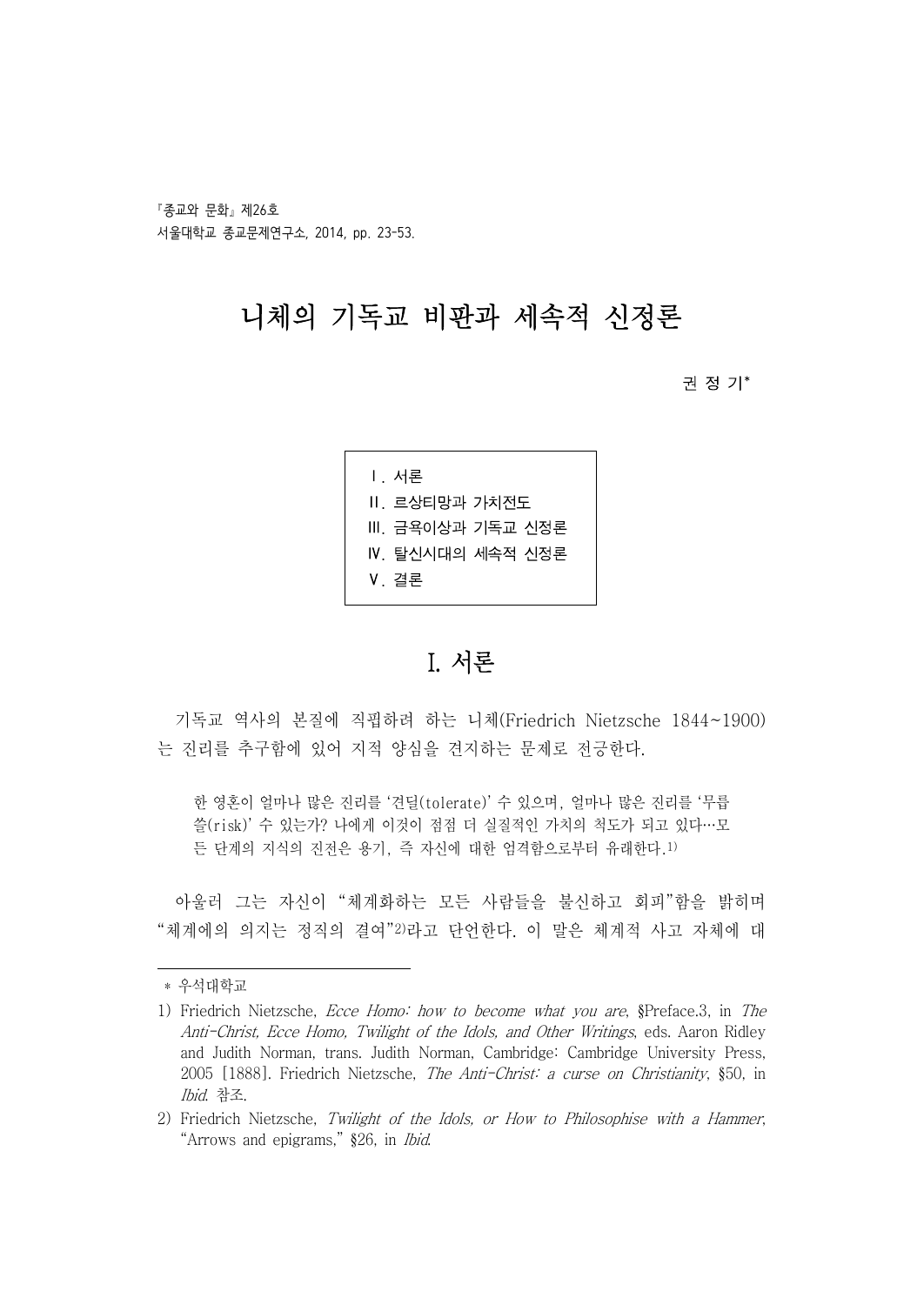한 비판이라기보다 특정한 의지, 즉 전체 지식이 어떻게 작은 일군의 근본적이고 자명한 명제에서 도출되는가를 보여줌으로써 철학적 지식으로 모든 것을 포괄하 려는 야망을 거부하는 것이다. 이렇게 근대의 도덕이 지배자의 존재를 감추면서 피지배자들의 존재를 정당화하고 보상(compensation)을 제공하는 기능을 수행해 왔음을 폭로한 그는 서양철학사의 가장 중요한 전환점으로 여겨진다.3) 이미 1920년에 베버(Weber)는 "우리가 지적으로 존재하는 세상은 상당한 정도까지 막 스(Marx)와 니체의 흔적을 안고 있다"4)고 했다. 한편 하버마스(Habermas)가 서 구 합리주의의 틀을 논파하고자 한 니체의 "비합리주의와 반인본주의5)는 근대성 담론에 대한 실제적인 도전"이며 그의 근대성의 거부는 곧 합리성의 거부라 비판 하지만,6) 사실 니체가 도덕, 이성, 과학 등의 개념들이 허위이며 오류라고 비난하 는 것 자체가 그 전제들의 허위를 탐지할 수 있게 해 주는 어떤 진리의 존재를 전제한 것으로 그는 결코 이성 자체를 반박하지는 않는다.7) "신은 죽었다"고 선 언한8) 이 철학자의 관심은 교리와 제도 속에서 고백된 '신앙'의 그리스도에 가려

- 5) 비합리주의는 이성에 대한 낙관적인 부르주아적 신념과 진보와 해방에 대한 사회주의적 세 계관을 겨냥한 것이다. 종교, 형이상학 및 시장에 의해 촉진된 자유와 평등의 정치사상에 대한 의구심이 엄존하여 인간에 영향하는 비합리적인 힘을 은폐하는 이성의 정교한 책략에 대한 의구심으로 전도됨으로써, 이성이 논리라는 허식으로 가장해 놓은 열정과 권력욕의 정 체를 폭로하려는 새로운 이념비판이 등장한다.
- 6) 헤겔(Hegel)이 근대성에 대한 자기비판적 확신이란 주제를 도입하고 이 주제가 다양하게 변 용되는 범주인 '계몽의 변증법(dialectic of enlightenment)'이란 규칙을 확립함으로써 근대 성의 담론을 시작했다고 이해하는 하버마스는 헤겔이 칸트(Kant) 이후의 비판을 결정하는 데, 니체는 이성의 '절대타자(absolute other)'로 이성에 맞선다고 주장한다. Jürgen Habermas, The Philosophical Discourse of Modernity: twelve lectures, trans. Frederick G. Lawrence, Cambridge: Polity Press, 1987, pp. 52, 94.
- 7) Maudemarie Clark, Nietzsche on Truth and Philosophy, Cambridge: Cambridge University Press, 1990, pp. 1-27 참조.
- 8) Friedrich Nietzsche, The Gay Science: with a prelude in German rhymes and an appendix of songs, ed. Bernard Williams, trans. Josephine Nauckhoff, Cambridge: Cambridge University Press, 2001 [1887], §108, 125, 343. 여기서 신의 죽음은 존재신 학(ontotheology)의 관점에서의 형이상학적 신의 죽음이다. 부버는 파스칼(Pascal)의 표현 을 빌어 그 죽음은 '아브라함의 신, 이삭의 신, 야곱의 신'이 아닌 '철학자와 지식인의 신'의 죽음이라고 말한다. Martin Buber, Eclipse of God: studies in the relation between

<sup>3)</sup> Herbert Marcuse, *Eros and Civilisation: a philosophical inquiry into Freud*, London: Routledge & Kegan Paul, 1956, pp. 118-124.

<sup>4)</sup> Oswald Spengler, Der Untergang des Abendlandes: Umrisse einer Morphologie der Weltgeschichte, I: Gestalt und Wirklichkeit, München: C. H. Beck'sche Verlagsbuchhandlung, 1923, p. 444. John Farrenkopf, "Weber, Spengler, and the origins, spirit and development of capitalism," Comparative Civilisations Review, 27, 1992, pp. 1-30의 p. 5에서 재인용.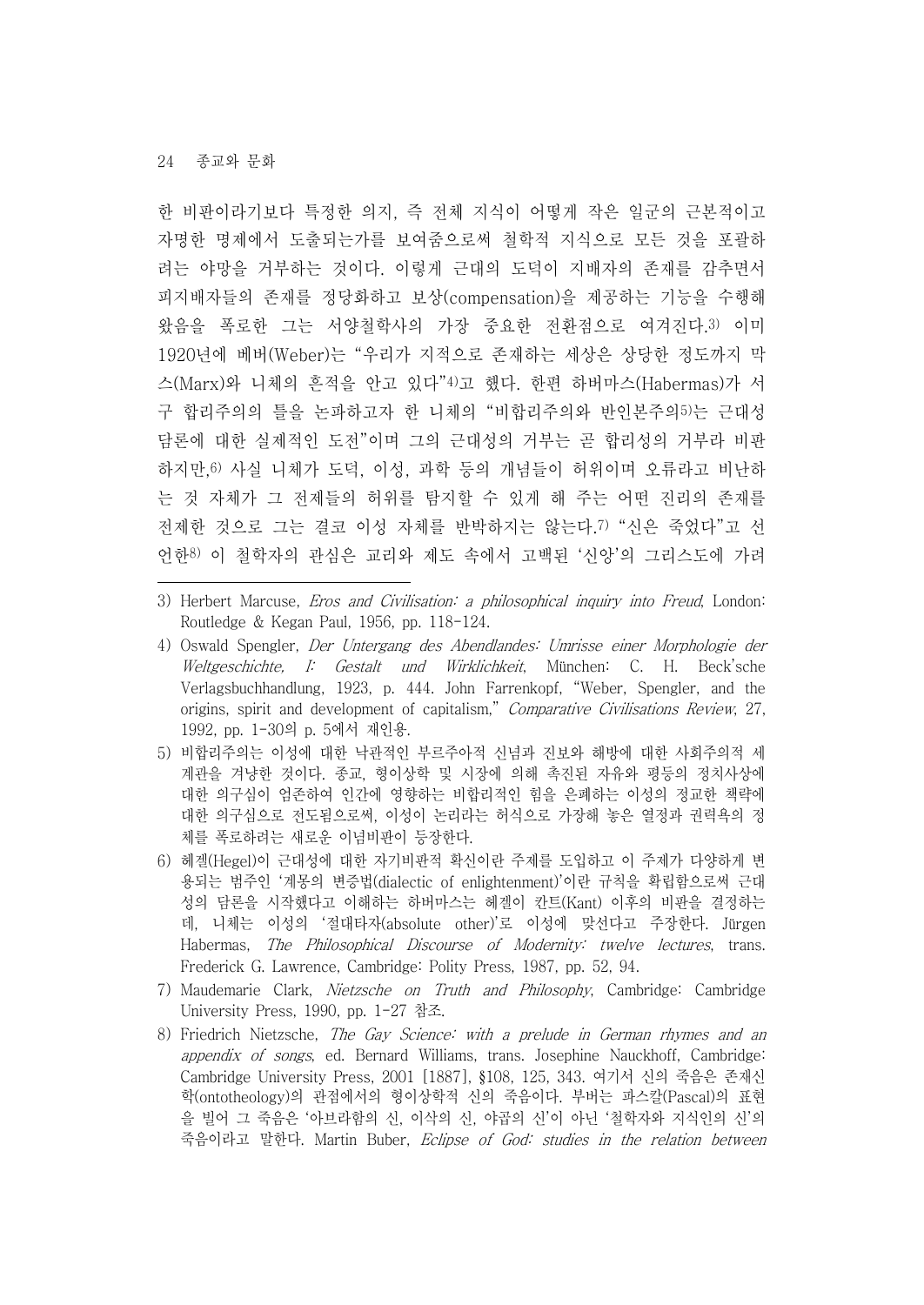진 자유로운 영혼인 역사적 예수의 '실천'이다. 그는 "단지 복음적 실천만이 우리 를 신으로 인도하며, 사실 그것이 신이다"라고 말한다.9) 또한 '하느님의 나라 (Kingdom of God)'라는 건 "우리가 기다리는 무엇이 아니며, 거기엔 어제도 모 레도 없다…그것은 마음의 체험이며, 어디에나 있고 어디에도 없다"고 확언하며 이는 그리스도가 삶으로 보여준 바임을 상기시킨다.10)

이 글은 이천 년 전 근동(近東) 지방에서 르상티망이란 도덕감정이 감행한 도 덕상의 반란, 즉 가치전도를 설명하는 니체의 정치신학적 계보학을 통해 그의 기 독교 비판과 세속적 신정론의 적실성을 가늠해 보려 한다. 먼저 2장에서는 현재 에 이르는 역사적 경로를 추적함으로써 미래의 가능성을 전망하는 계보학적 방법 론과 만성적 무능력과 악의의 특징을 갖는 르상티망이라는 도덕감정의 특질은 무 엇이며, 노예도덕이 귀족의 주인도덕과의 어떠한 관계에서 형성되고 금욕사제의 등장 이후 어떻게 변화하는가를 알아본다. 그 다음 3장에서는 노예반란으로 나타 나는 가치전도, 그리고 노예들의 신정론으로서의 금욕이상의 투쟁과 궁극적인 승 리에 대한 니체의 설명을 소개하고, 초기 기독교의 형성을 권력의지의 신정론의 탄생과 동일시하는 그의 계보학적 논증을 평가한다. 이어 4장에서는 니체 자신의 신정론, 즉 그가 설파하는 탈신시대의 세속적 구원론의 삶의 철학으로서의 의미 를 근대적 적실성의 관점에서 분석해 본다. 즉 니체는 개인이 아니라 기독교 대 중도덕의 패권적인 문화현상을 비판하기 위하여 르상티망이란 개념을 사용하여 기독교의 신정론, 즉 그 귀납적이고 순응적인 도덕심리학에 의해 자칫하면 내면 화된 자기파멸에 이를 수도 있는 르상티망의 다른 가능성, 즉 그 다원성과 긍정 성의 잠재력을 설파하는 바 이것이 곧 그의 삶의 긍정의 세속적 신정론임을 밝히 고자 한다.

10) Nietzsche, The Anti-Christ, op. cit., §34.

religion and philosophy, London: Gollancz, 1953, §II.5, V.1, VI.6, VII.1 참조. 하이데거 또한 이를 기독교의 신이 중심이 되는 "초감각적(supersensory) 세계에는 효과적인 힘이 없다. 그것은 아무런 생명도 주지 않는다. 형이상학, 즉 니체가 플라톤주의(Platonism)로 이 해하는 서구철학은 종말에 도달했다"는 뜻으로 해석한다. Martin Heidegger, "The word of Nietzsche: God is dead," in The Question Concerning Technology and Other Essays, trans. William Lovitt, London: Harper & Row, 1977 [1949], pp. 53-114에서 p. 61.

<sup>9)</sup> Nietzsche, The Anti-Christ, op. cit., §33. 이 문제를 니체의 '구원론적 실험 (soteriological experimentation)'으로 분석한 연구로는 Giles Fraser, Redeeming Nietzsche: on the piety of unbelief, London: Routledge, 2002 참조.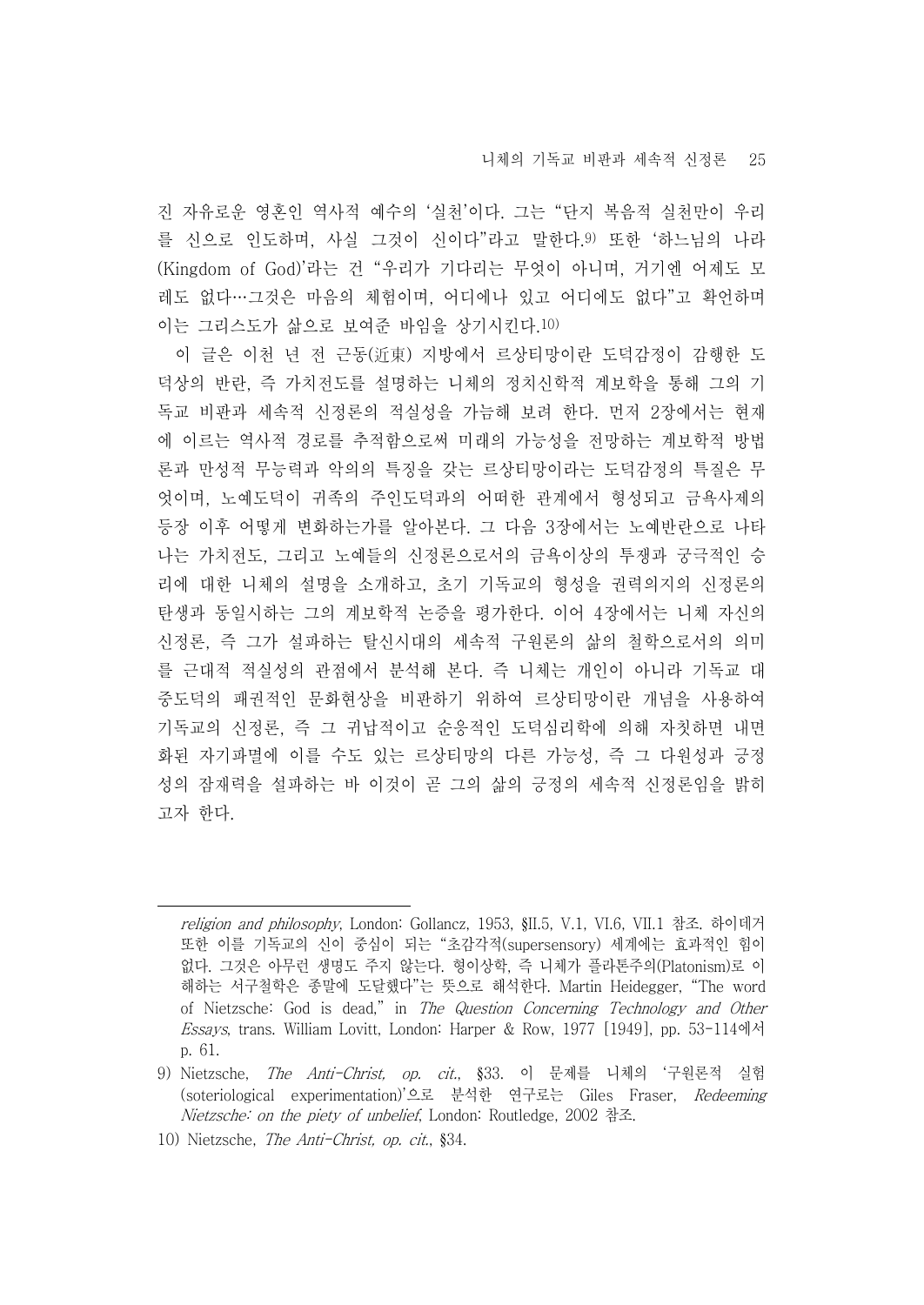### Ⅱ. 르상티망과 가치전도

이론중립적인 관찰 언어는 가능하지 않으므로 모든 주장 이면의 이해관계를 살 펴볼 필요가 있다.11) 니체는 모든 형태의 인간의 의식은 특정한 이해관계를 위해 복무한다고 보며 진리라고 알려진 것은 권력관계를 가리는 한낱 가면에 지나지 않는다고 여긴다. 그러나 사회비평에서 모든 기존의 신념체계를 가면이나 은유로 규정하고 이를 거부함은 온당치 않을 것이다. 진리는 그것이 지속적인 원칙에 근 거하기 때문이 아니라 삶의 실천적 필요에 유용하고 적합하기 때문에 상존하는바 니체는 이를 역사적으로 이해하는 대안적 방법으로 '계보학(系譜學 genealogy)'을 제시한다. 계보학은 우리가 어떻게 지금의 상태로 오게 되었는가를 보여줌으로써 어떤 상태로 갈 수도 있음을 보여주려는 시도다. 계보학자는 역사학자처럼 단일 사건들의 연대순의 연속이나 특정한 국면에 관심을 갖기 보다는 그것들의 특별한 측면, 즉 그 안에 포함된 심리적이고 생리적인 역학을 추발하여 분석한다. 그것은 베냐민(Benjamin)의 말대로 역사를 단일한 시간의 척도에 의해 목적론적으로 인 식하는 근대주의적 경향에 반해 역사의 분화된 시간을 인식하고 구분함으로써 역 사의 '균질적인 시간'을 어느 정도 상대화하여,12) 우리의 정체성이 역사적 우연성 에 의해 사회적으로 구성된 결과임을 이해함으로써, 역사를 창조적이고 역동적인 정치에 필요한 결정적 공간으로 사용하려는 것이다.13)

니체는 우리가 어떠한 이유에서건 소중하게 여기는 것들은 우리가 인정할 만한 기원을 가지고 있다는 감상적인 전제에 반대한다.14) 그는 우리의 주요 가치와 제

<sup>11)</sup> Charles Taylor, "Neutrality in political science," in Peter Laslett and W. G. Runciman, eds., *Philosophy, Politics and Society*, 3rd series, Oxford: Basil Blackwell, 1967, pp. 25-57 참조. 이러한 니체의 관점주의(perspectivism)에 대해서는 Ken Gemes, "Life's perspectives," in Ken Gemes and John Richardson, eds., The Oxford Handbook of Nietzsche, Oxford: Oxford University Press, 2013, pp. 553-575 참조.

<sup>12)</sup> Walter Benjamin, "Theses on the philosophy of history," in Illuminations, ed. Hannah Arendt, trans. Harry Zorn, London: Cape, 1970 [1955], pp. 245-255.

<sup>13)</sup> 매킨타이어에 의하면 토마스주의자(Thomist)가 "본문(texts)을 상대적으로 고정되었고 심 지어는 유비적으로(analogically) 연관되었고 역사적으로 발전하는 것으로 이해하는데 반 해, 니체 이후의 계보학자는 무한한 다수의 해석적인 가능성을 예견함으로써 화자나 필자 가 더 이상 자신의 발언의 주어진 확정성에 속박되지 않고 스스로 상정하는 바의 진리와의 관계에 집중하게 되었다." Alasdair MacIntyre, Three Rival Versions of Moral Inquiry: encyclopaedia, genealogy and tradition, London: Duckworth, 1990, p. 205.

<sup>14)</sup> Friedrich Nietzsche, *Beyond Good and Evil: prelude to a philosophy of the future*, eds., Rolf-Peter Horstmann and Judith Norman, trans. Judith Norman, Cambridge: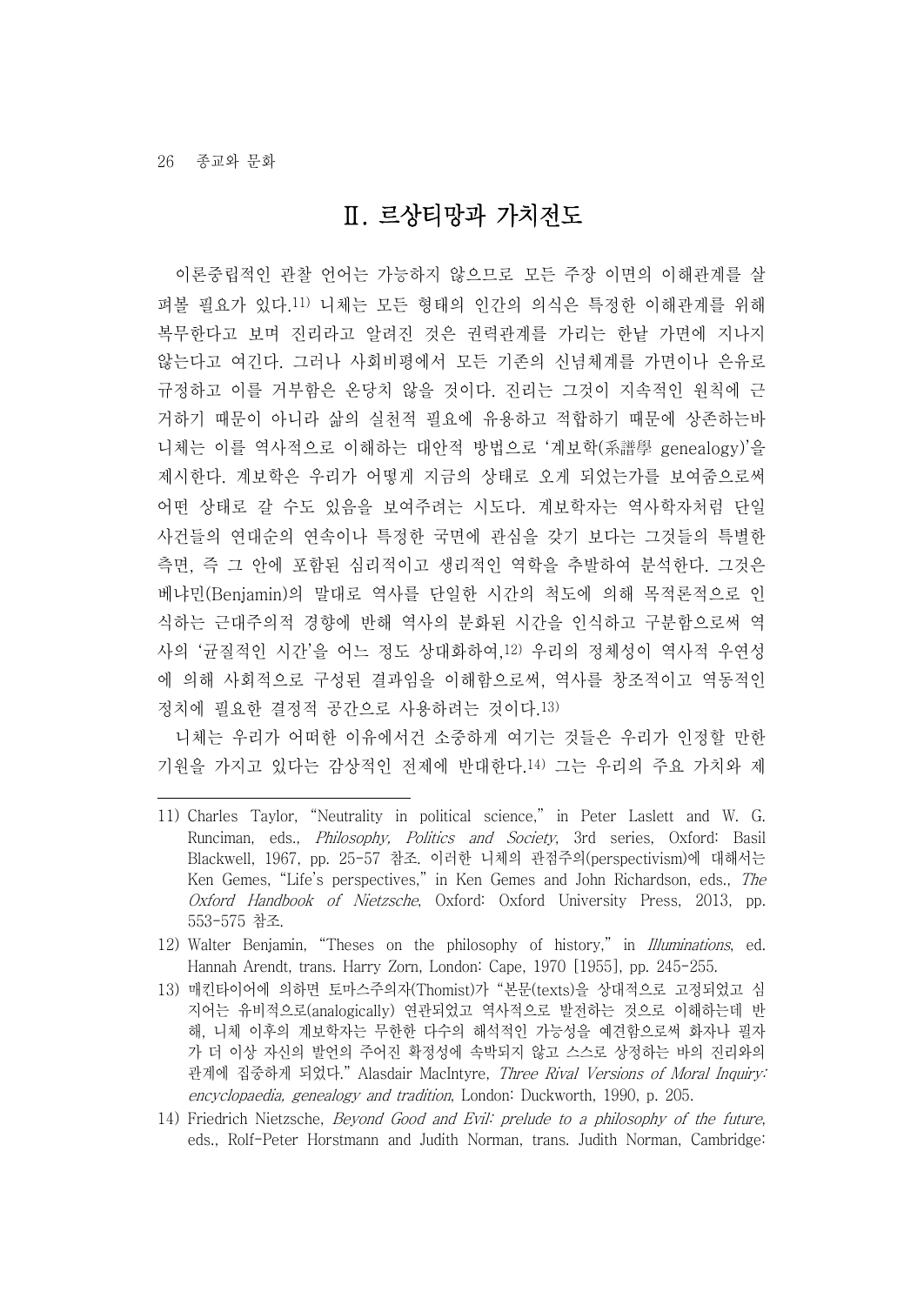도는 허무주의(nihilism)15)의 가치를 창조하는 능력의 결과임을, 즉 우리의 문명 은 삶을 부정하는 가치에 기반한다는 것을 감정의 계보학을 통해 밝히고자 한다.<br>감정은 보통 비합리적인 요소로 인식되거나 행위자의 합리적인 사고에 영향을 미 치지 않는 객관적 특성으로 치부되어 왔으나, 비합리적인 사회생활의 영역은 늘 있어왔으며 의미, 신앙, 소명만이 '이성의 비합리성'으로부터 인간을 구원할 수 있 기 때문에 체제의 합리성도 이 영역을 보존해야만 가능하다.16) 그래서 니체는 기 독교의 정체를 밝히는 계보학의 대작업17)을 '르상티망(ressentiment)'이라는 도덕 감정의 분석으로부터 시작한다.18) 원한 맺힌 자기혐오인 '르상티망'은 문자적으로 '다시 느낌(re-feeling)'이란 뜻으로서 특별히 자신의 무력(無力)을 되새기는 것을 말한다.19) 불어의 동사 '르상티르(ressentir)'에는 영어나 독어에 부수되지 않는 피해에 대한 반응으로서 사라지지 않고 계속 남아있는 증오나 실망의 미묘한 감 정이 담겨 있다.20) 불의한 징벌에 대한 반응이 일시적인 증오나 복수의 욕망을

Cambridge University Press, 2001 [1886], §257.

- 15) 허무주의는 '도덕적 사실(moral facts)'을 부인한다. 즉 옳고 그른 것, 도덕적으로 선하고 악한 것은 아무것도 없다고 주장한다. James Dreier, "Modern relativism and moral nihilism," in David Copp, ed., The Oxford Handbook of Ethical Theory, Oxford: Oxford University Press, 2006, pp. 240-264에서 p. 240. 세간의 드물지 않은 오해와는 달리, 유사 이래 서구 사상을 지배해온 플라톤주의를 역전한 니체는 결코 허무주의자가 아 니다. 오히려 그는 "사상가들의 생각 속이 아니라 근대적 삶의 현실 속에 내재하는 허무주 의를 극복하려 했던 첫 번째 사람"이었다. Hannah Arendt, Between Past and Future: six exercises in political thought, London: Faber & Faber, 1961, p. 30.
- 16) Charles Taylor, A Secular Age, Cambridge, USA: Belknap Press of Harvard University Press, 2007, p. 369.
- 17) 니체는 누구든 이 일을 완성한 사람은 '불가항력(force majeure),' 곧 '운명(destiny)'인바, 그가 인류의 역사를 자신보다 먼저 산 사람들과 나중에 사는 사람들의 둘로 나누게 될 것 이라 한다. Nietzsche, Ecce Homo, op. cit., "Why I am a destiny," §8.
- 18) 제임슨은 니체의 역사관, 그의 역사적 거대담론의 중심에 바로 이 '르상티망'이 있다고 한 다. Fredric Jameson, The Political Unconscious: narrative as a socially symbolic act, London: Methuen, 1981, p. 201. 도덕감정과 비도덕감정에 대해서는 Jesse J. Prinz, The Emotional Construction of Morals, Oxford: Oxford University Press, 2007, pp. 50-86 참조. '르상티망'의 개념과 가치전도의 역학에 대한 상세한 설명으로는 권정기, "르상티망," «철학과 현상학 연구», 61, 2014, pp. 65-90 참조.
- 19) Friedrich Nietzsche, On the Genealogy of Morality: a polemic, ed. Keith Ansell-Pearson, trans. Carol Diethe, Cambridge: Cambridge University Press, 1994 [1887], §I.10, I.13-15, III.19, III.26-27.
- 20) 불어로 '르상티망'은 상응하는 영어나 독어의 단어와 달리 어떤 공격에 대하여 좀처럼 가 시지 않는 증오나 실망의 의미를 담고 있다. 영어의 '리젠트먼트(resentment)'는 원치 않는 상황에 대한 분노나 불호를 의미하며, 독어의 '그롤(Groll)'은 앙심이나 원한을, '페어스티 뭉(Verstimmung)'은 불만이나 불쾌를 뜻한다.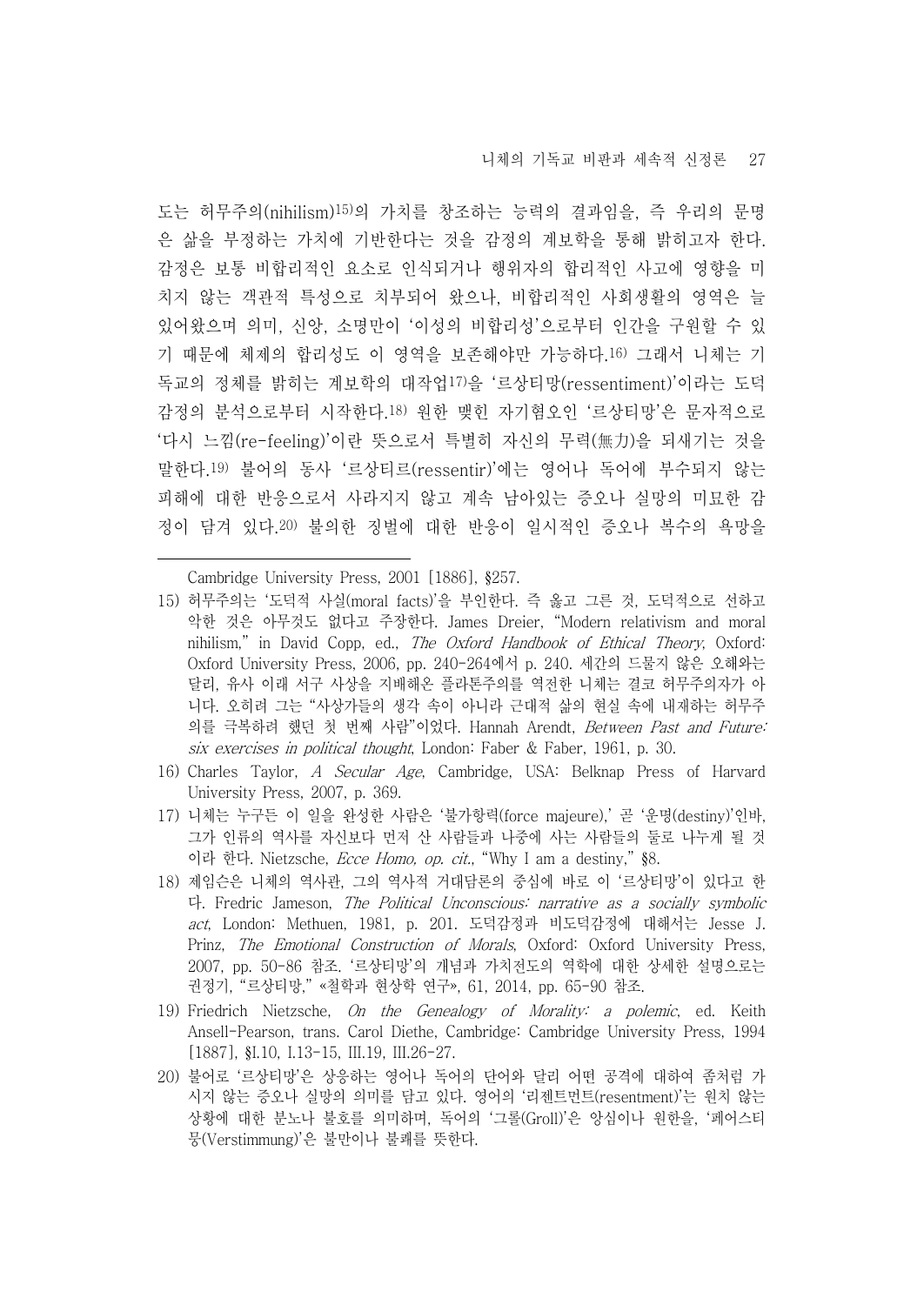불러일으킬 수는 있지만 그것이 자주 반복되어 특정한 부정의에 사로잡힌 개인적 감정으로 축적되지 않는 한 르상티망으로 진화하지는 않는다. 이 르상티망의 사 람은 "영혼 자체에 보존되고 통합된"21) 증오로 가득 찬 기억의 흔적으로 고통을 받으면서도, 그 기억을 되새기며 되풀이함으로써 그 상처가 부어 오르고 덧나게 한다. 이처럼 르상티망의 두 가지 특징은 즉각적인 반응이 패배를 불러올 뿐이라 는 성찰에 기인한 감정 경험의 '만성적' 특성과 이를 처리하지 못하는 '무능력'이 다.22) 이렇게 무한히 계속되는 무력감의 반응인 르상티망의 세 번째 특징은 남의 불행에 대해 기뻐하는 행재요화(幸災樂禍 Schadenfreude)23)의 심리에서 발원하 는 악의와 비난의 능력이다. 그래서 르상티망의 사람은 '표현'을 통해서 완전한 무기를 만들어 내는데 이는 대부분의 사회적인 상황에서 승리는 아니더라도 동등 성을 담보하는 신랄한 언술과 세상에 대한 전략적 자각이다.24)

니체는 '귀족'과 '노예'의 대립으로 시작하는 가설적인 인류사회의 처음 모습을 그림으로써 기독교 도덕의 계보학적 분석을 시작한다.25) 이 두 집단은 정반대의 도덕적 판단을 하는데 그 중 하나가 귀족의 '주인도덕(master morality)'의 '좋음 과 나쁨 [Gut und Schlecht]'의 판단이다. 이것은 귀족의 좋고 강한 성품의 표현 으로 '좋음'의 원초적 기원은 '느껴진' 활력, 즉 고양된 자신에 대한 '느낌'이다.26)

- 25) Nietzsche, On the Genealogy of Morality, op. cit., §I.11.
- 26) Ibid., §I.10; Nietzsche, Beyond Good and Evil, op. cit., §260. Nietzsche, On the Genealogy of Morality, op. cit., §I.2. 니체는 긍정적인 가치의 창조는 '거리의 파토스 (pathos of distance)'로부터만 유래한다고 믿는다. 즉 사회계급 사이의 '거리'가 필수적인 긴장을 유발하며 새로운 가치가 잉태하는 것이다. 따라서 니체에게 노예는 일종의 사회심 리학적인 필수요소다. Raymond Geuss, Morality, Culture and History: essays on German philosophy, Cambridge: Cambridge University Press, 1999, pp. 173-174.

<sup>21)</sup> William McDougall, An Introduction to Social Psychology, London: Methuen, 1948 [1908], pp. 120-121; Gregorio Marañón, Tiberius: a study in resentment, trans. Warre Bradley Wells, London: Hollis & Carter, 1956, pp. 9, 11, 15.

<sup>22)</sup> Max Scheler, Ressentiment, trans. Lewis A. Coser and William W. Holdheim, Milwaukee: Marquette University Press, 1998 [1915], p. 46.

<sup>23)</sup> Friedrich Nietzsche, Human, All Too Human: a book for free spirits, trans. R. J. Hollingdale, Cambridge: Cambridge University Press, 1986 [1878], §I.103, II.27. 이 는 부정적인 상호성, 즉 높은 자가 낮아지며 나중 된 자가 먼저 되는 해원(解寃)을 의미한 다. 마태복음 20:16. John Portman, When Bad Things Happen to Other People, London: Routledge, 2000; Michael Ure, "Nietzsche's Schadenfreude," Journal of Nietzsche Studies, 44.1, 2013, pp. 25-48 참조.

<sup>24)</sup> 니체에 따르면 사람들은 "스스로 자존감을 지키고 행동에서의 어느 정도의 효율성을 위하 여 마음 속으로 자기가 아는 모든 이들을 비방하고 폄하한다." Nietzsche, Human, All Too Human, op. cit., §I.63.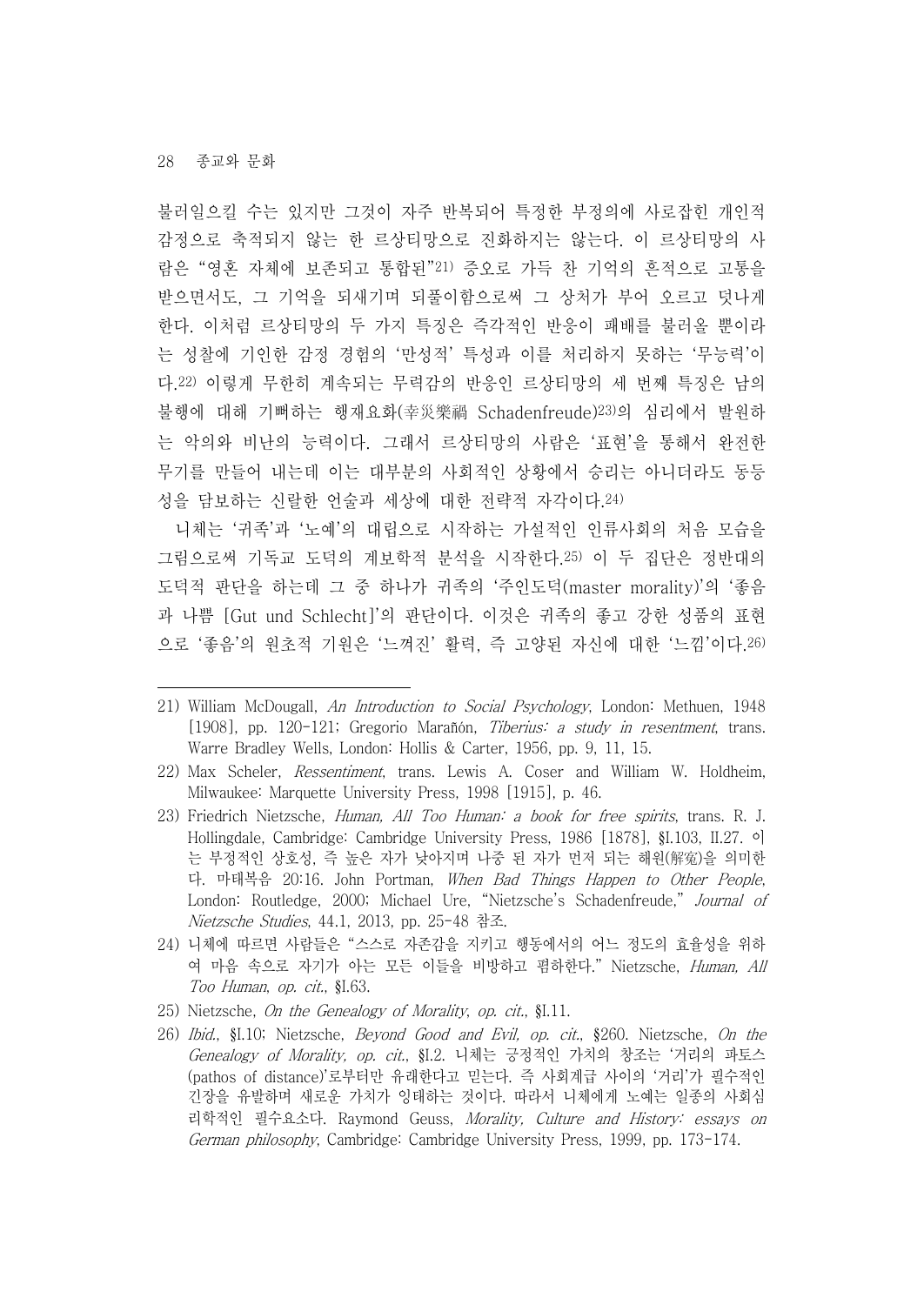그런데 이 '좋음'과 '나쁨'을 구분하는 귀족의 주인도덕에 대항하여 '악함과 선함 [Böse und Gut]'을 구분하는 노예도덕(slave morality)이 등장한다.27) 여기선 기 본적인 가치가 '악함'이고, '선함'은 악함에 반대되는 파생어다. 자신의 욕망을 충 족함에 있어 완전한 무능력을 확신하는 르상티망의 인간은 정치적 패권을 원하기 는 하지만 경쟁자인 귀족 전사에 대한 두려움 때문에 전혀 움직이지 못하다,28) 결국 저들은 악하고 자신은 선하다는 가치의 전도를 통해 자신의 욕망을 억압하 는 궁극적인 타협을 한다.29) 그러나 이런 반작용만으론 르상티망이 성립되지 않 는다. 르상티망이란 단어가 말해주듯이 느껴지는(senti) 무엇이 되기 위해선 반작 용이 작용을 멈추어야 한다. 그 결과로 그의 반작용은 작용하지 않고 느껴지는 형태로 무한히 계속된다.30) 이제 이 노예는 스스로를 부와 권력을 위한 경쟁에서 의 낙오자로 보지 않고 가치를 재평가하여 자신의 르상티망을 자기의 (self-righteousness)로 전환함으로써 형세를 역전한다.31) 그러나 이 상태에서 노 예들은 애초에 원한을 품게 만든 고난에서 체념의 지향을 아주 제거하지는 못했 고 사실 자신들의 요구가 만족되리라고 특별히 기대하지도 않는다. 불만에서 유 래하는 위안의 피학적 쾌락에 안주하는 "그들은 악을 치유하기를 원치 않는다.<br>악은 그들의 비판의 핑계일 뿐이다."32) 니체가 르상티망의 가치평가가 자기현혹 (self-blinding)을 내포한다고 비판할 때 그가 혐오하는 것은 그 기만성이나 위선 이 아니라 그것의 무능력이란 전제와 활력과 투지의 결핍이다.33) 즉 이 전략은

- 27) Nietzsche, On the Genealogy of Morality, op. cit., §I.11.
- 28) 프로이드(Freud)는 교회와 군대는 같은 힘의 지배를 받기 때문에 "전쟁은 종교적인 충동 에, 종교는 성전의 욕망에" 깊이 물들어 있다고 한다. 그의 설명에 따르면 사랑과 증오는 불가분의 관계로 강력하게 뒤얽혀있다. Daniel Pick, "Freud's Group Psychology and the history of the crowd," History Workshop Journal, 40, 1995, pp. 39-61에서 p. 40. 셸러에 따르면 역사상의 인간유형들 중 군인이 르상티망에 가장 덜 물들어 있으며 종 교인이 르상티망에 가장 취약하다. Scheler, op. cit., p. 46.
- 29) Nietzsche, On the Genealogy of Morality, op. cit., §I.7, I.10-11. 이 억압은 그 가치의 성찰적 포기에 의해 실행됨으로 이러한 욕망의 '통제'와 다르며, 그 욕망을 충족시키지 못 하는 자신의 무능력을 수용하는 것임으로 '포기'와도 다르다.
- 30) 들뢰즈는 르상티망의 정의를 재발견한다. "르상티망은 인지할 수 있게 됨과 동시에 작용을 멈춘다. 이것은 바로 질병 일반을 정의하는 공식이다. 니체는 단지 르상티망이 질병이라고 만 말하는 것이 아니라 질병 자체가 르상티망의 한 형태라고 한다." Gilles Deleuze, Nietzsche and Philosophy, trans. Hugh Tomlinson, London: Athlone Press, 1983 [1962], p. 114.
- 31) Ibid., pp. 111, 115.
- 32) Max Scheler, On Feeling, Knowing and Valuing: selected writings, ed. Harold J. Bershady, Chicago: Chicago University Press, 1992, p. 121.
- 33) Nietzsche, On the Genealogy of Morality, op. cit., §I.10, I.13-15, III.19, III.26-27;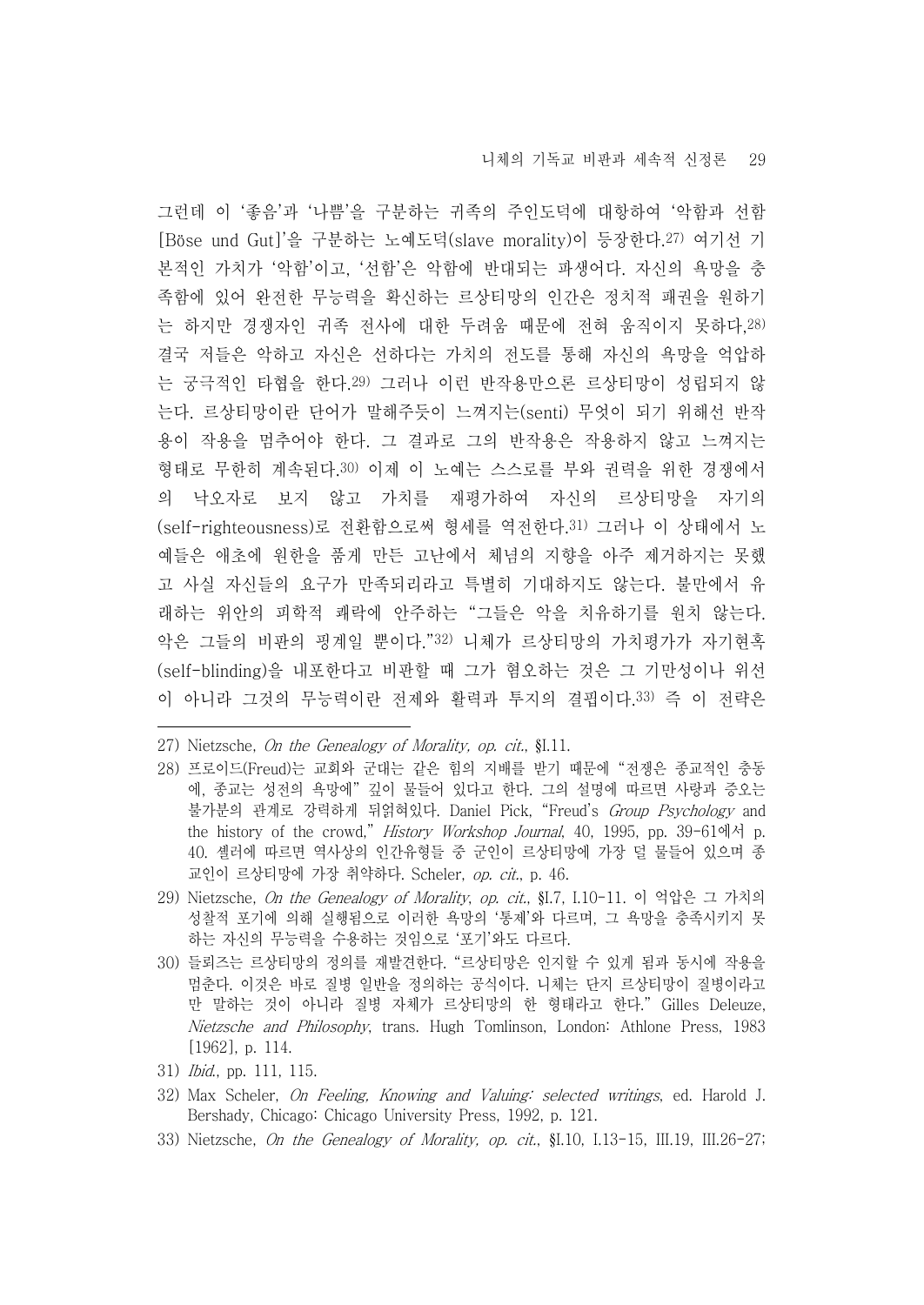비효과적일 뿐 아니라 심지어는 자멸적이어서 새로운 '긍정적인' 가치가 아니라 단지 '반동적인' 가치만을 만들어 내기 때문이라는 것이다.34)

애초 '체념(resignation)'의 단계에 머물던 노예들은 이러한 '가치평가의 시선의 역전'으로 새로운 '유보(reservation)'의 단계로 진입한다. 즉 '상상의 복수'를 통 해 최소한도의 자기긍정을 확보한 것이다.35) 하지만 이 르상티망 윤리가 성공하 려면 진정한 의미의 억압의 제거나 해소가 있어야 하는바 이제 노예반란은 유보 의 단계인 내재로부터 변혁을 도모하는 '전력(commitment)'의 단계, 즉 초월의 국면으로 진화하게 된다. 뒤르켐(Durkheim)에 의하면 금지 규정이 없는 종교는 없기 때문에 모든 종교는 금욕주의(asceticism)의 씨앗을 안고 있다. 순수한 금욕 주의자는 다른 "사람들보다도 자신을 더 높여서 금식, 철야, 수행, 묵언을 통해,<br>한마디로 하자면 적극적인 경건 (제사, 희생, 기도 등)의 행동보다는 궁핍 (privations)을 통해 특별한 신성성(sanctity)을 얻는 사람"이다.36) 니체는 우리가 가장 소중하게 여기는 가치는 그 시대의 최고의 가장 현명한 사람들이 아니라 가 장 억압 받고 가장 결핍된 사람들 가운데서 유래한다고 한다.37) 이제 또 하나의 중요한 인간유형으로서 노예들 중 강한 자들 가운데서 정치적 우세를 가장 중요 한 가치로 추구하지만 동배들 사이에서 영향력을 상실한 이른바 '금욕사제 (ascetic priest)'가 노예들의 지도자가 되어 권력의 탈환을 모색한다.38) 이 사제

- 34) Nietzsche, On the Genealogy of Morality, op. cit., §I.10.
- 35) Karl Mannheim, *Ideology and Utopia: an introduction to the sociology of knowledge*, trans. Louis Wirth and Edward Shils, London: Kegan Paul, Trench, Trubner & Co, 1936, pp. 41-42.
- 36) Emile Durkheim, The Elementary Forms of Religious Life, trans. Karen E. Fields, London: Free Press, 1995 [1912], p. 316.
- 37) Nietzsche, On the Genealogy of Morality, op. cit., §I.7, I.16.
- 38) Ibid., §I.5-6, I.11. 그 중요한 예로 니체는 기원전 5세기에 유배된 유대인들의 종교 지도 자들을 든다. 이들은 오늘날로 보자면 '사적인 불만 때문에 정치적이고 혁명적인 투사로서 의 소명을 갖게 된 탁월한 지식인—불운한 작가와 시인, 서투른 철학자, 괴팍한 언론인과 온갖 실패자들이다. Jameson, op. cit., p. 202; William Alan Kornhauser, The Politics of Mass Society, London: Routledge & Kegan Paul, 1960, pp. 183-193 참조.

Nietzsche, Beyond Good and Evil, op. cit., §344. 니체는 기독교가 거짓말투성이라고 비판하지만, 우리의 삶은 "이성으로도 근절할 수 없는" 그릇된 가치를 필요로 하기 때문 에, 그가 반대하는 것은 실제로 인간의 활력을 약화시키며 의지가 스스로 무너지게 하고 삶을 훼손하거나 '인간'이라는 식물의 성장을 저해하는 형태의 거짓말뿐이다. Friedrich Nietzsche, The Will to Power, trans. Walter Kaufman and R. J. Hollingdale, London: Weidenfeld & Nicolson, 1968 [1880s], §262. Daniel Came, "The themes of affirmation and illusion in The Birth of Tragedy and beyond," in Gemes and Richardson, eds., op. cit., pp. 209-225 참조.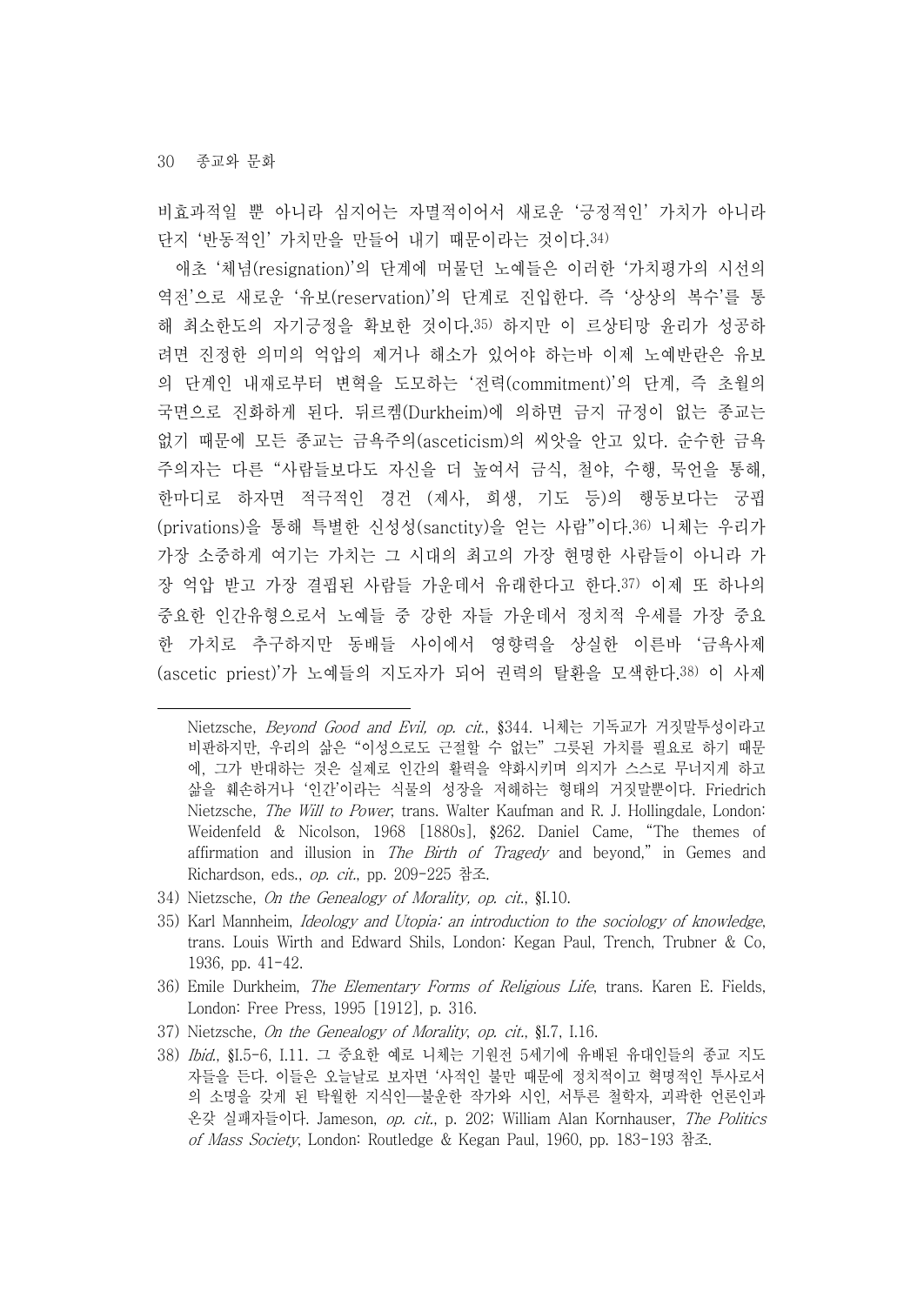가 노예들에게 현세는 다른 어떤 삶으로의 "다리로서 중요하다"는 믿음을 부지런 히 조장하는 것과 그 자신이 '개인적으로' 그렇게 믿는 것은 다른 문제다. 금욕주 의가 금욕사제에게 부여하는 권력은 다른 세상에서 행사할 것이 아니다. "고난 받는 자들을 지배하는 것"이 그의 영역이며, 그는 본능적으로 이를 지향하며 그 의 특별한 행복의 기술, 비책, 상표가 그 안에 들어있게 될 것이다.39) 자신의 불 치의 무능력을 잘 인지하면서도 정치적 야망을 견지해 온40) 이 금욕사제는 세상 에 대한 초월적 평가절하를 감행함으로써 권력 장악을 도모한다. 노예반란의 이 단계에서 금욕주의란 좋은 능동적인 삶의 부인으로서의 르상티망의 궁극적 배출 구를 의미한다. 니체는 이 고난 받는 자는 "아픈 데는 어느 누군가가 책임 있음 이 분명하다"고 믿고 "본능적으로 자신의 고통의 원인"을 찾는다고 한다.41) 이유 는 위안을 가져다 주기 때문에 인간은 고난을 점유하여 진정시키기 위하여 고난 에 해석을 더한다. 그런데 이 해석 행위는 곧 권력을 행사하는 수단이다.

금욕사제는 우선 노예들의 고난이 사실 '그들의' 책임이라고 설득함으로써 그들 의 고난을 새로운 지평으로 몰아간다. 이제 고난은 등장과 동시에 내면화되어<br>"죄책, 공포, 징벌의 감정으로 재해석된다."42) 이렇게 금욕사제는 한 인간이 처한 현실에 대해 책임을 묻는 조건을 보존한 채 외적인 무엇에게 그 책임을 전가하 는, 즉 외적귀인(external attribution)의 조건을 제거한다. 이는 르상티망은 변칙 이고 모순이므로, 노예들이 외부를 지향하는 충동을 모두 제거하기 전까지는 '사 회와 안녕의 범주 안의' 그들의 구역에 완전히 적응할 수 없기 때문이다.43) 그 다 음 금욕사제는 교만한 자들은 벌하지만 겸손한 자들은 용서하는 어떤 신이 있다 는 고난의 최종적 보상을 설파한다. 생래적으로 비교를 통해서만 현상을 확인하 는 르상티망의 사람들은 이러한 '가치전도(transvaluation)'를 통해서 세상과 역사 에 대해 상상의 복수를 감행하고 삶에 대한 온전한 긍정을 이뤄낸다.44) 더구나

- 39) Nietzsche, On the Genealogy of Morality, op. cit., §III.15.
- 40) Ibid., §I.5, I.7-8, I.13-15, II.11.

- 42) Ibid., §III.20. 근대의 개인이 내적 공허감과 무의미성으로 불안을 경험하는데 반해, 중세의 개인은 죄책의 형식으로 불안을 경험한다. Paul Tillich, The Courage to Be, New Haven: Yale University Press, 1952, pp. 58-63. 죄의식은 중세 말에 지배적인 감정으 로 등장하여 개신교의 종교개혁에서 더욱 강화되다가 계몽주의 시대에 와서 쇠퇴하기 시작 한다. John Carroll, "The role of guilt in the formation of modern society: England, 1350-1800," British Journal of Sociology, 32.4, 1981, pp. 459-503; Jean Delumeau, Sin and Fear: the emergence of a Western guilt culture, 13th-18th centuries, trans. Eric Nicholson, Basingstoke: Palgrave Macmillan, 1990 참조.
- 43) Nietzsche, On the Genealogy of Morality, op. cit., §II.16.

<sup>41)</sup> Ibid., §III.15.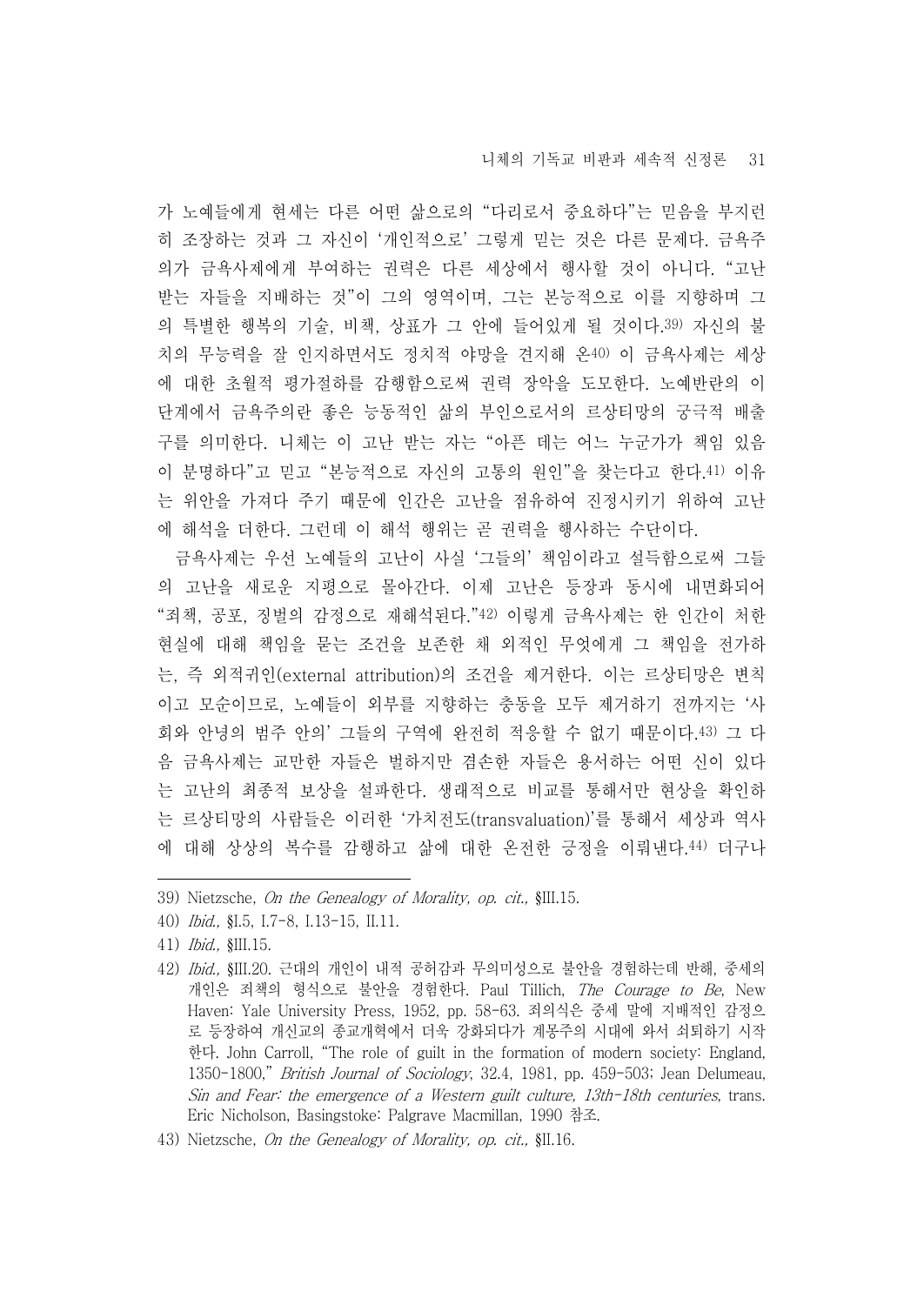강자, 즉 악인은 자신에게 이익이 되는 일만 하므로 노예도덕은 남의 이익을 위 한 일에 가치를 부여한다.45) 금욕사제의 금욕이상(ascetic ideal)은 존재를 악마 화함으로써, 즉 하나의 실수이거나 좋은 모든 것들의 '진정한' 본향으로부터의 일 종의 유배로 묘사함으로써 견딜만한 것이 되게 한다. 뒤르켐에 따르면 종교는 보 통 고통에 예외적인 힘을 만들어 내는 성화력(sanctifying power)이 있다고 믿는 다. 분투를 고무하는 살아있는 모범이 되는 특정한 개인들에게서 현저하게 구현 되는 이러한 금욕적 이상은 "신도들이 안락한 삶과 세속적인 쾌락에 대해 적당한 정도의 혐오감을 유지하도록 하는데 필수적이다.46) 이리하여 세상을 반전된 영상 으로 투사하는 반동적 허구 안에서, 또한 이를 통해서, 반동적인 힘이 금욕사제 자신에게 우월한 위상을 부여하는 것이다.

니체는 르상티망의 가치 재평가가 이를 유발하는 욕망의 만족을 가져오는 데 성공할 수 있으며 실제로 성공한다는 것을 명명백백히 공언한다.47) "종국에는 이 러한 르상티망의 사람들의 종족이 필연적으로 어느 고귀한 종족들보다도 더 영민 하다."48) 르상티망은 자신의 권력을 만들어 낸다. 그리고 이 권력이 표적을 대체 하고 저도 모르는 사이에 복수의 욕구를 충족시켜준다. 스스로 정죄하는 바로 그 욕망을 추구하는 르상티망의 가치평가는 만족을 가져오기 위한 면밀하고도 은밀 한 전략으로 구성되는 바,49) 금욕이상은 "쇠락하는 삶의 방어적이고 치유적인 본

- 44) Mannheim, *op. cit.*, pp.  $41-42$ ; Geuss, *op. cit.*, pp. 183-184. Alain Touraine, Critique of Modernity, trans. David Macey, Oxford: Basil Blackwell, 1995, p. 107; J. G. A. Pocock, "The politics of history: the subaltern and the subversive," Journal of Political Philosophy, 6.3, 1998, pp. 219-234에서 p. 229 참조. 가치전도의 본질과 과정에 대해서는 Nietzsche, On the Genealogy of Morality, op. cit., §III.15; Nietzsche, The Will to Power, op. cit., §915 참조.
- 45) 그래서 노예도덕은 연민, 배려, 관용, 자제, 사려, 충실, 긍지, 우애, 이타와 같은 가치들을 만들어 내는데 이러한 모든 가치들의 근원에는 르상티망의 현상이 자리한다. Nietzsche, On the Genealogy of Morality, op. cit., §I.10, I.11, I.2-3. 니체는 가난한 자들에 대한 기독교의 관심을 유대(Jewish) 도덕의 생성물로 진단한다. 고귀한 자들과 강한 자들과 주 인들과 지배자들의 가치 앞에서의 무력함을 증오한 나머지 유대 문명은 이를 새로운 가치 체계로 대체하게 되었다. *Ibid.*, §I.7.
- 46) 엘리트는 과도하게 높은 목표를 설정해서 대중이 목표를 너무 낮게 잡지 않도록 해야 한 다. 어떤 이는 극단까지 가서 평균적인 사람조차도 높은 상태에 머물도록 해야 한다." Durkheim, op. cit., pp. 320-321.
- 47) 예를 들자면 금욕사제가 정치적 우세를 평가절하하는 것은 궁극적으로 그의 패권을 회복하 는데 도움이 된다. Nietzsche, On the Genealogy of Morality, op. cit., §I.16.
- 48) Ibid., §I.10. 르상티망은 약자가 '약자로서' 올리는 개가이며, 노예들이 '노예로서' 경험하는 반란이며 승리다. Deleuze, op. cit., p. 117.
- 49) 사실 니체가 말하는 르상티망의 인간은 기만적이다: "그의 영혼은 실눈을 뜨고 본다. 그의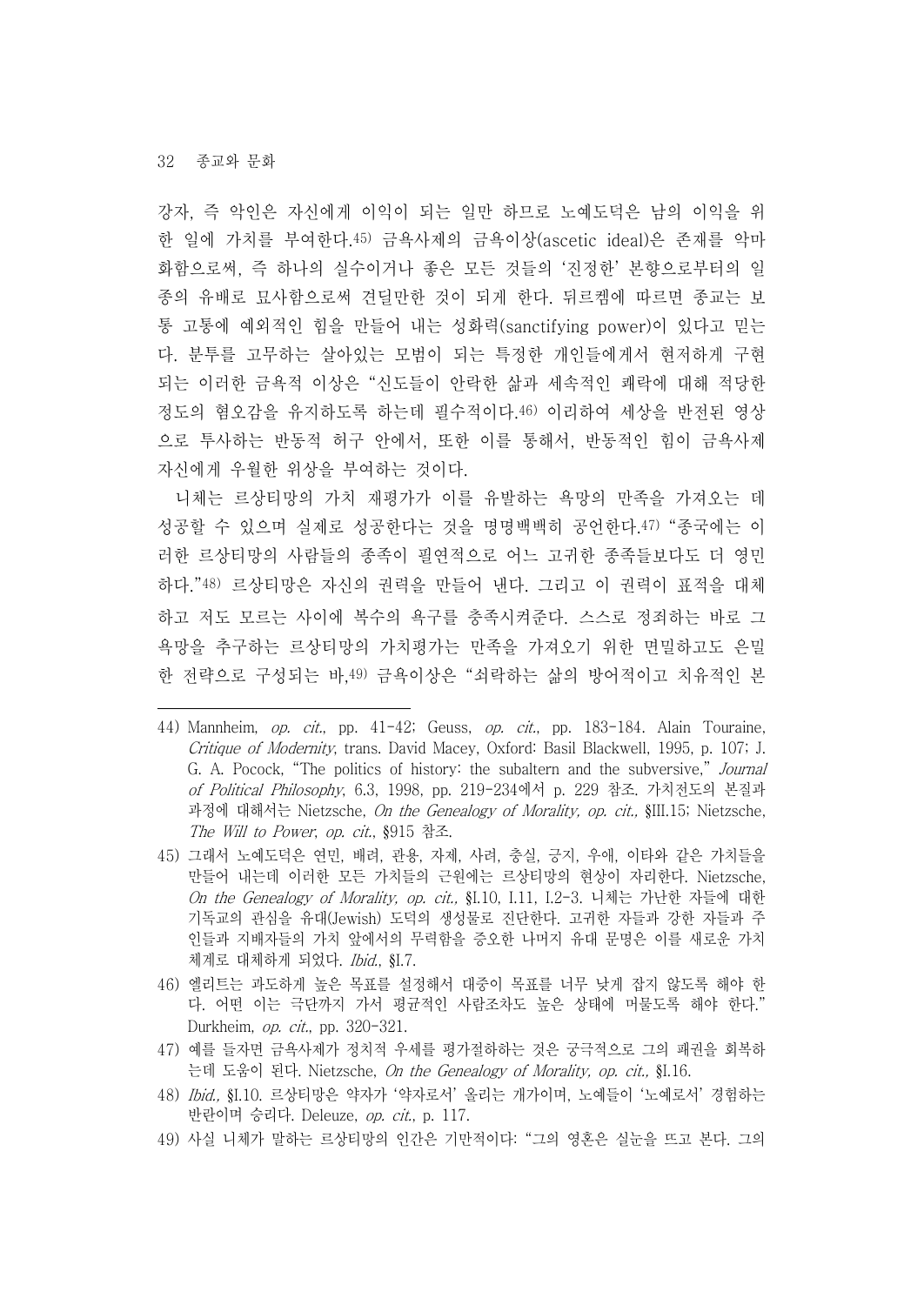능으로…새로운 방법과 창의력을 가지고 지속적으로 투쟁하도록 이끄는…삶의 '보존'을 위한 속임수"다.50) 따라서 니체의 금욕사제는 노예들이 이 세상을 떠나 모든 가치를 초월하도록 르상티망의 방향을 바꿔주는 사람이다.51) 그가 삶을 부 정하는 가치체계의 산물인 르상티망을 삶을 최대한도로 긍정하는 정서적 원천으 로 일신한다.52)

### Ⅲ. 금욕이상과 기독교 신정론

«도덕계보학»은 기독교 도덕이 '기원'이라고 말할 만한 어떤 분명하고 자연적인 단일한 국면을 공유하지 않는 별도의 여러 과정들의 우연한 역사적 접점으로부터 등장함을 보여준다.53) 니체에 의하면 그 기원은 "점진적이고 의지적인 변신이나 새로운 조건으로의 유기적인 성장이 아닌, '단절, 비약, 강제'에 의한 것"이다.54) 그는 이러한 단절과 비약과 강제의 흔적을 유대교와 르상티망의 심리를 연결시킴 으로써 역사적 유대교와 기독교의 비판을 자신의 철학의 중심으로 가져온다.55)

- 50) Ibid., §III.13.
- 51) Ibid., §III.15.
- 52) Geuss, op. cit., pp. 183-184. 금욕주의를 피학적 광기가 아닌 긍정적인 삶의 철학의 관 점에서 해석하는 연구로는 Vincent L. Wimbush and Richard Valantasis, eds., Asceticism, Oxford: Oxford University Press, 1995 참조.
- 53) Geuss, *op. cit.*, p. 4.
- 54) Nietzsche, On the Genealogy of Morality, op. cit., §II.17. 기독교의 역사는 "마침내 그 구성요소로 다시 환원하기 어렵고, 분석하기 어려우며…절대적으로 '정의할 수 없는 (undefinable)' 일종의 통합체로 확립된다…전체 과정이 기호학적으로(semiotically) 집중되 어 있는 모든 개념은 정의할 수 없다. 역사를 가지지 않는 것만 정의할 수 있다."*Ibid.*,<br>§II.13.
- 55) 니체는 르상티망의 근원이 유대교의 예언자적 차원보다는 '사제적' 본질에 있다고 본다. Ibid., §I.6-7. 베버는 예언자(prophet)와 제사장(priest)이 "종교 윤리의 체계화와 합리화의 한 쌍의 담지자(bearer)"라며 그들의 권력은 아주 다른 기능에 근거한다고 한다. Max Weber, Economy and Society: an outline of interpretive sociology, eds., Guenther Roth and Claus Wittich, trans. Ephraim Fischoff et al., New York: Bedminster Press, 1968, pp. 439, 457; Max Weber, *The Sociology of Religion*, trans, Ephraim Fishoff, London: Methuen, 1963 [1923], p. 51. 이들의 기능과 특성에 대해선 Dimitris Kyrtatas, "Prophets and priests in early Christianity: production and transmission of

정신은 어두운 구석, 남들이 모르는 길과 뒷문을 좋아하며 은밀한 모든 것이 '그의' 세상, '그의' 안보, '그의' 위안으로서 그에게 매력적이다. 그는 침묵하면서 잊지 않고 기다리고,<br>일시적으로 겸손하게 처신하며 몸을 낮추는 일에 일가견이 있다." Nietzsche. *On the* Genealogy of Morality, op. cit., §I.10.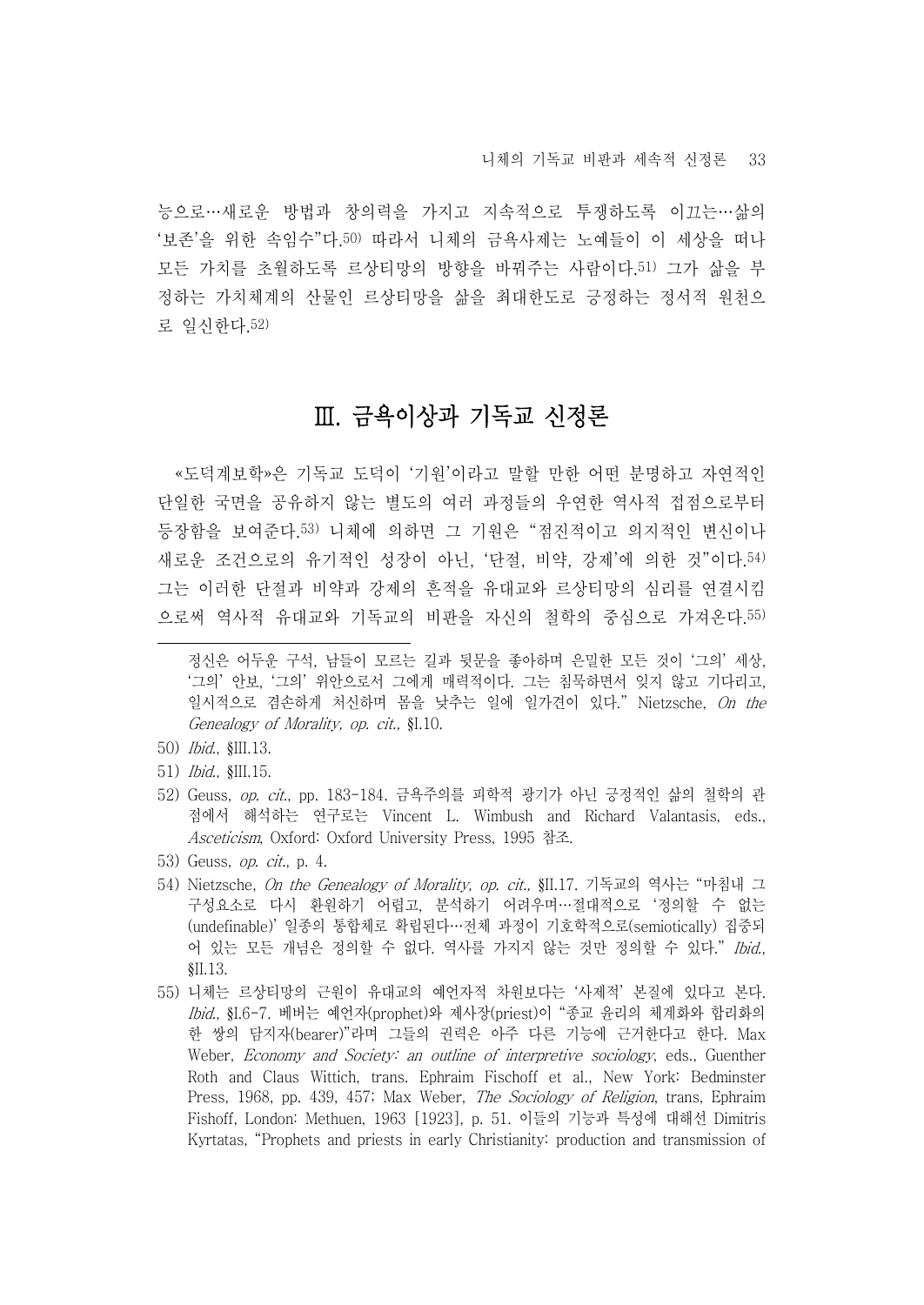니체에게 유대인은 대중도덕에 관한 한 발군의 천재를 지닌 '탁월한 르상티망 (ressentiment par excellence)'의 사제적(priestly) 민족으로서 고래의 군주에 맞 서 이륜한 철학적 전략을 날조해 냈는데, 이것이 인류 최초의 '가치 재평가'인 도 덕에 있어서의 노예들의 반란이다.56) 이 노예들의 반란은 "혈과 육을 상대하는 씨름"이 아니라57) 고난의 의미를 찾는 투쟁이다. 그것은 고난에 "의미가 없으면 숨막히는 공허가 생겨나 자멸적(suicidal) 허무주의에 이르는 문이 열리기 때문이 다."58)

재난을 당했을 때 우리는 그 원인을 제거하거나 그렇지 않으면 그것이 우리의 감성에 끼치는 효과를 변경함으로써, 즉 우리가 혹 나중에라도 그 좋은 효과를 인지할 수 있 는 어떤 좋은 것이라고 재해석함으로써 이를 떨쳐버릴 수 있다.59)

자신을 긍정해야 하는 근본적인 필요를 갖지만 사회가 복잡해지면서 이 필요가 부정되는 상황에 직면한 인간은 이를 견뎌내기 위해 '신정론(theodicy)'을 만들어 낸다. 라이프니츠(Leibniz)의 조어인 신정론이란 말은 초현세적인 신이 주재하는 형이상학적 질서 안에서의 고난과 역경을 설명하는 논리로서 세상 안에 악(evil) 이 불가피하게 실재한다는 관점에서의 신의 섭리에 대한 변증론(apologetics)이 다.60) 종교는 신정론을 제시함으로써 "인류사를 통해서 무규범성(anomie)에 대항 하는 가장 효과적인 방파제 역할"을 해왔는데, 기독교 신학에서 신정론의 중심 문제는 신이 전능하다면 어떻게 동시에 사랑이 넘치고 긍휼하면서 악이 존재하도 록 버려둘 수 있으며, 왜 인간이 자기 행동에 대해 책임을 져야 하느냐를 설명하 는 것이다.61) 흄(Hume)이 이 문제를 간결하게 정리한다.

- 58) Nietzsche, On the Genealogy of Morality, op. cit., §III.28.
- 59) Nietzsche, Human, All Too Human, op. cit., §108.
- 60) Gottfried Wilhelm Leibniz, Essais de théodicée: sur la bonté de Dieu, la liberté de l'homme et l'origine du mal, Amsterdam: Chez François Changuion, 1710. '신정론 (theodicy)'이란 말은 그리스어로 '신(theos)'과 '정의(dikē)'의 합성어로 "신이 정의로움을 입증하는 논리"라는 뜻이다.
- 61) 신정론을 주창한 대표적인 기독교 신학자는 기원 4세기의 아우구스티누스(Augustine)와 기원 2세기의 이레네오(Irenaeus)다. 전자에 의하면 악이 인간으로 하여금 유한한 의지로 자유를 오용하도록 만들어 결과적으로 타락을 가져왔으며 역사의 종말에 이르러서는 구원 을 결정하는 척도가 된다고 한다. 성장과 과정을 강조하는 후자는 고난과 악이 영혼의 형

religious knowledge from Jesus to John Chrysostom," International Sociology, 3.4, 1988, pp. 365-383에서 p. 369 참조.

<sup>56)</sup> Nietzsche, On the Genealogy of Morality, op. cit., §I.7, I.16.

<sup>57)</sup> 에베소서 6:12.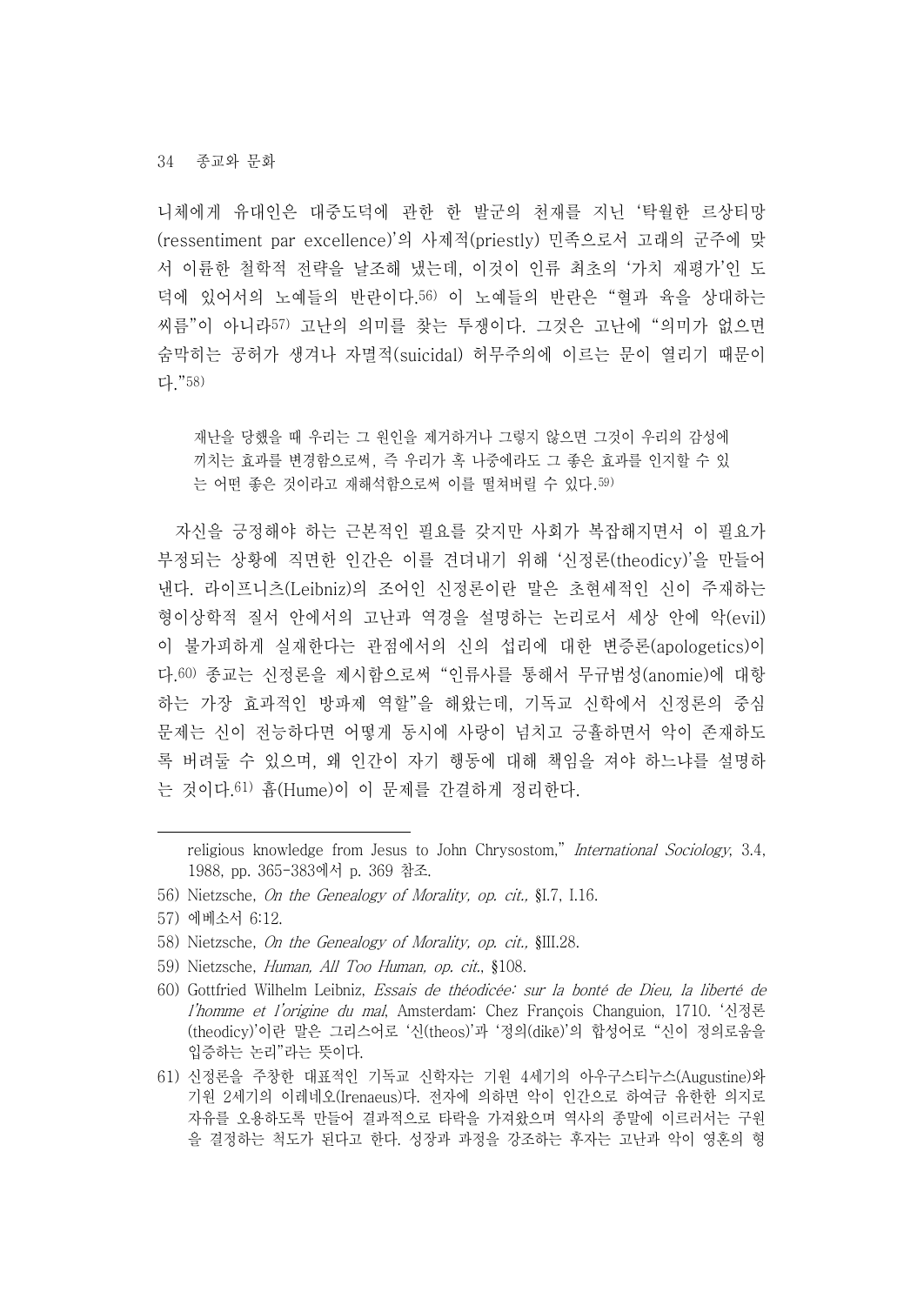[신이] 악을 막기를 원하지만 못하는가? 그러면 그는 무능한 것이다. 막을 수는 있으 나 그러려고 하지 않는가? 그러면 그는 악의적인 것이다. 막을 수도 있고 막고자 하기 도 하는가? 그렇다면 악은 왜 있는가?62)

트뢸치(Troeltsch)는 예수의 '복음'의 윤리는 신과의 관계에서의 절대적 '개인 주의'와 신과 합일한 개인들 간의 절대적 '보편주의'로 특징지을 수 있다고 한 다.63) 그런데 듀몽(Dumont)의 지적대로 기독교 개인주의에서의 개인은 일상적 의미의 현세적(in-worldly) 개인이 아니라 타계적(out-worldly) 개인이다.

개인적 초월을 통한 개인의 해방과 땅을 밟고 있지만 마음은 하늘에 있는 공동체 안의 타계적 개인들의 합일은 무난히 기독교의 신앙 논리가 될 수 있었다…타계적 개인주의 는 세상 권력에 대한 인정과 복종을 포함하는데 여기엔 세상 권력이 [동시에] 상대화 되어 절대적 가치에 종속되는 '위계적 상보성(hierarchical complementarity)'이 존재한다.64)

또한 기독교의 위대한 혁신은 유대교의 유일신론(monotheism)이 보편론과 결 합하여 개종(proselytising) 종교로 진화한 사실로서 서구의 전세계적 확장의 견

성을 위해 필요하며 종말에는 선의 원인으로 작용하게 된다고 한다. 현대 신학자 힉은 '복 된 죄과(felix culpa)'라는 중세적 표현에 이레네오의 신학이 함축되어 있다고 말한다.<br>John Hick, Evil and the God of Love, London: Macmillan, 1966, p. 116. 반면에 현대 의 과정신학(process theology)에서는 기존의 신이 악의 존재와 폐해에 책임이 있는가 하 는 문제에 집중한다. John B. Cobb, Jr. and David Ray Griffin, Process Theology: an introductory exposition, Belfast: Christian Journals, 1977. 신학적 신정론의 주요 쟁점 과 다양한 관점에 대해서는 Kenneth Surin, "Problem of evil," in Alister E. McGrath, ed., The Blackwell Encyclopaedia of Modern Christian Thought, Oxford: Blackwell Publishers, 1993, pp. 192-199; Alister E. McGrath, Christian Theology: an introduction, Oxford: Blackwell Publishers, 1994, pp. 228-233 참조.

<sup>62)</sup> David Hume, Dialogues Concerning Natural Religion and Other Writings, ed., Dorothy Coleman, Cambridge: Cambridge University Press, 2007 [1779], §10.

<sup>63)</sup> Ernst Troeltsch, The Social Teaching of the Christian Churches, trans. Olive Wyon, London: George Allen, 1931 [1911], pp. 55-64.

<sup>64)</sup> Louis Dumont, Essays on Individualism: modern ideology in anthropological perspective, Chicago: University of Chicago Press, 1986, pp. 27, 31. 먹팔런은 '개인 주의'는 "사회가 자율적이며 평등한 단위, 즉 별도의 개인들로 구성되었으며 그런 개인들 이 그 어떤 더 큰 구성 집단보다 궁극적으로 더 중요하다는 견해"로서 "개인 재산의 개념,<br>개인의 정치적, 법적 자유, 개인의 신과의 직접적 소통의 사상"에 반영되어 있다고 한다.<br>Alan Macfarlane. *The Origins of English Individualism: the family, property and* social transition, Oxford: Basil Blackwell, 1978, p. 5.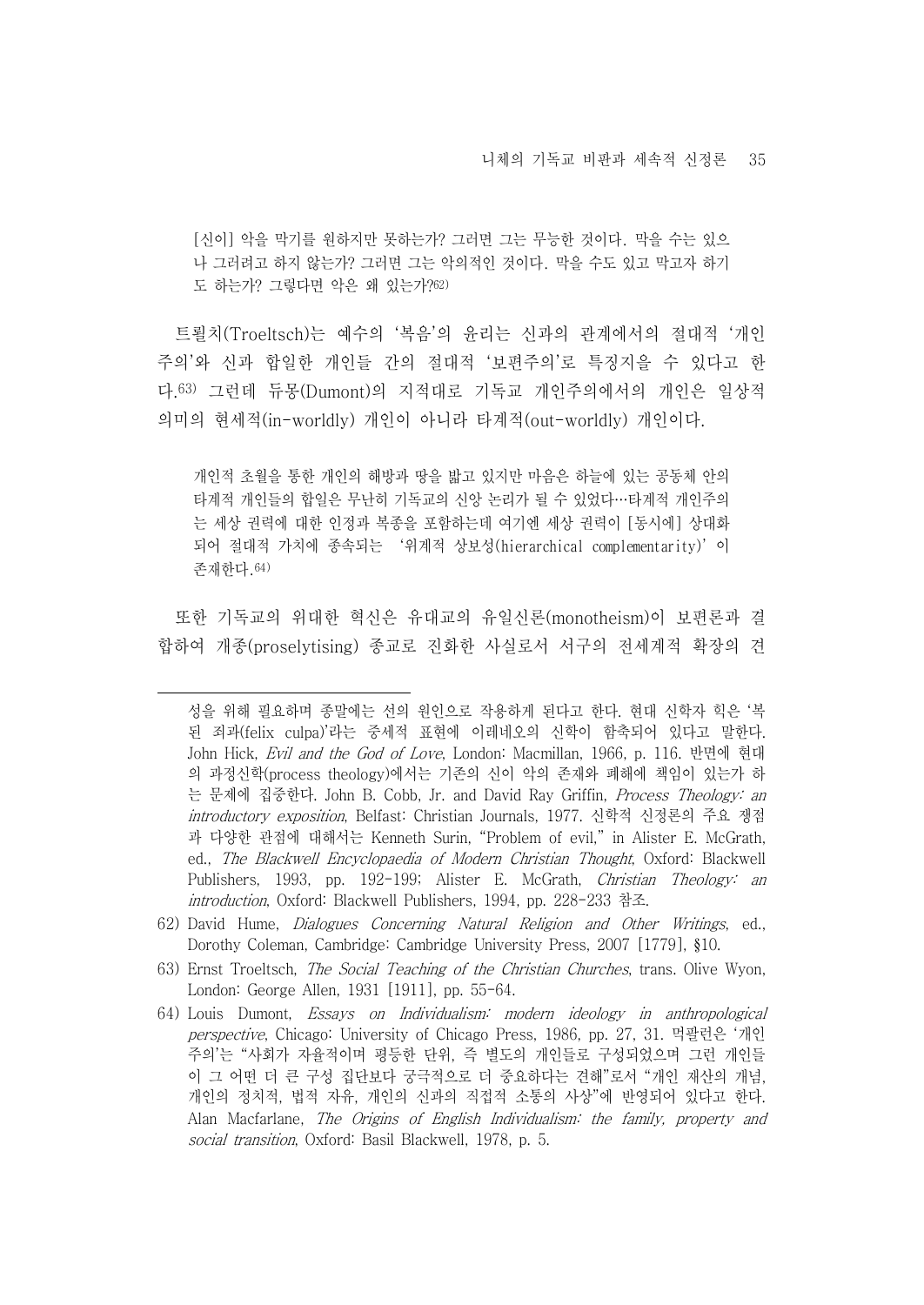고한 기초를 제공하게 된다.65) 그리스도의 부활과 함께 유대인과 이방인, 남자와 여자의 구별이 사라졌다는 바울의 선포는 전통적인 유대교의 가치관에 중대한 변 혁을 가져왔다. 그러므로 바울의 회심(conversion) 자체가, 니체 자신의 표현대로 하자면, 역사의 행로를 바꾼 중대한 사건이 발생한 '다마스쿠스적 시점 (Damascene moment)'이었던 것이다.66) 따라서 니체의 기독교 신정론에 대한 비 판은 자연스럽게 고난의 문제에 관한 바울의 해석에서 출발한다. 그에 의하면 기 독교는 예수의 삶의 형식과 이에 대한 바울의 해석이라는 이중적인 구조의 결합 체다. 즉 본질적으로 비정치적이고 평화주의적이며 비교화적(non-moralising)인 예수의 '실존' 양식이 바로 그가 경계하였던 위계적(hierarchical) 공적 제도인 '교 회'로 변형되었다는 것이다. 그래서 그에게 기독교의 창시자는 예수가 아니라 양 심의 가책(bad conscience)에 시달렸던 사도 바울이다. 둘 다 더없이 심오하고 숭고한 증오에서 출발했지만, 바울은 죄책에 시달리며 교화적(moralising) 금욕주 의를 받아들인 반면67) 예수는 죄, 죄책, 또는 벌이라는 개념이 없어 부정하거나 논박할 수 없는 사람, 사실상 '자유로운 영혼 [Freigeist]'이 되어, 서로 완전히 다른 방향으로 이 증오를 변화시켜나갔다.68) 니체는 바울이 이렇게 예수의 삶의 모범을 우리가 지금 '기독교'로 알고 있는 일군의 신조와 교리로 전환함으로써 예 수의 실제적 중요성을 체계적으로 왜곡하고 변형했다고 주장한다.69) 그는 "예수 가 교회를 조직하지 않았고 단지 '말씀'을 전파할 조력자들을 구했음"에 주목한 다. 그러나 바울에 와서는 이 개인주의와 보편주의가 희석되면서, 영(靈)인 그리 스도(Pneuma-Christ)가 강조되고 점차 가부장적으로 조직된다. 이는 신앙적이고

- 67) 니체는 바울이 가장 위대한 증오의 천재, 복수의 사도라 한다. Nietzsche, The Anti-Christ, op. cit., §42, 45.
- 68) Nietzsche, The Will to Power, op. cit., §168, 207, 213; Nietzsche, The Anti-Christ, op. cit., §32. Geuss, op. cit., pp. 9, 10, 17 참조.
- 69) Nietzsche, The Anti-Christ, op. cit., §33, 34, 37. 그래서 니체는 "바울이 만들어낸 신 은 신의 부정이다(deus, qualem Paulus creavit, dei negatio)"라고 말한다. Ibid., §42.

<sup>65)</sup> Serge Latouche, The Westernisation of the World: the significance, scope and limits of the drive towards global uniformity, trans. Rosemary Morris, Cambridge: Polity Press, 1996, p. 28; Alessandro Pizzorno, "Politics unbound," in Charles S. Maier, ed., Changing Boundaries of the Political: essays on the evolving balance between the state and society, public and private in Europe, Cambridge: Cambridge University Press, 1987, pp. 27-63에서 p. 43.

<sup>66)</sup> 사도행전 9:3-9 참조. Nietzsche, The Anti-Christ, op. cit., §58. Alain Badiou, Saint Paul: the foundation of universalism, trans. Ray Brassier, Stanford: Stanford University Press, 2003; Jacob Taubes, The Political Theology of Paul, trans. Dana Hollander, Stanford: Stanford University Press, 2004 참조.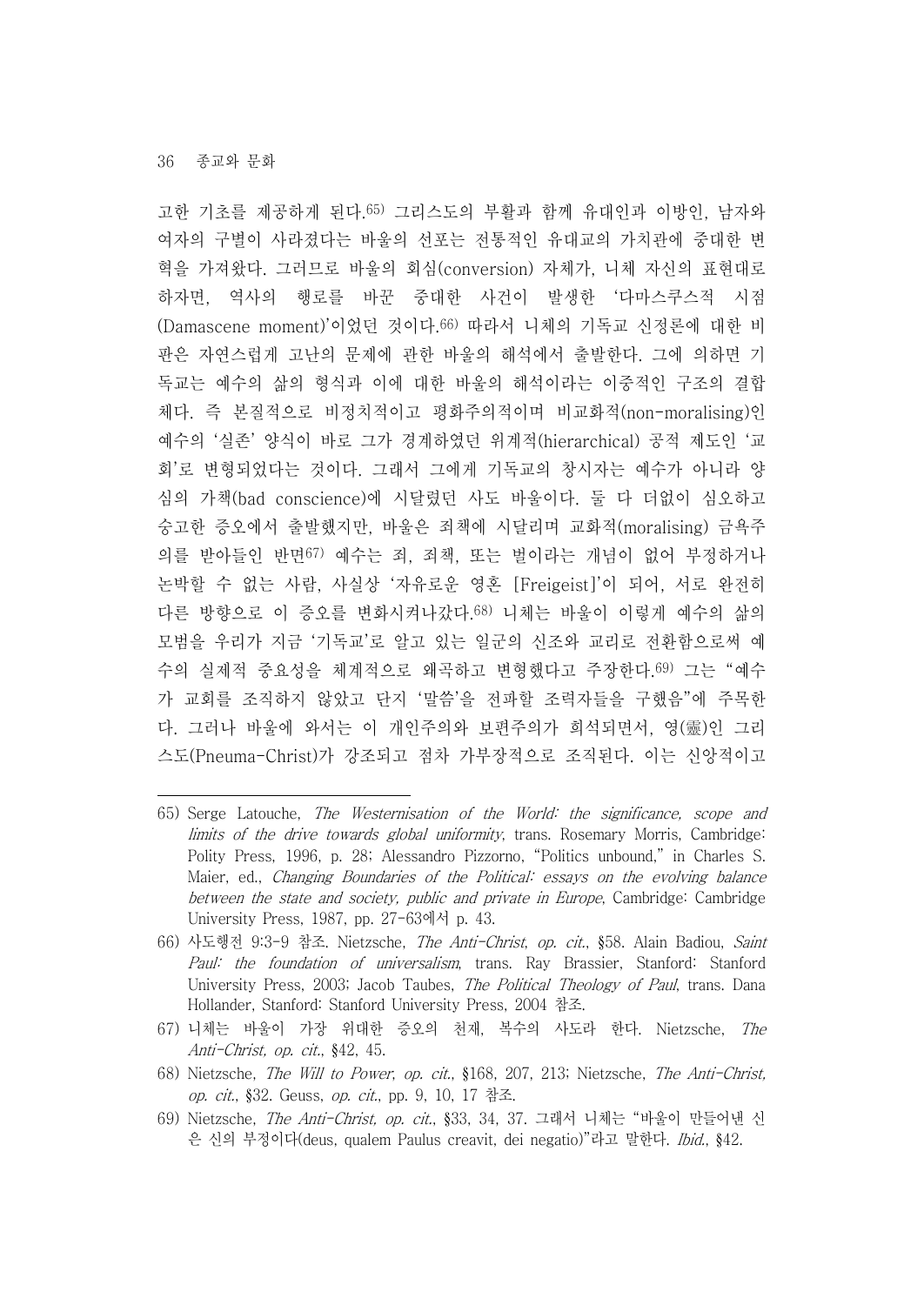사회적인 평등의 문제와 관련하여 바울의 신정론으로 진화한다.70) 바울은 예수의 십자가 사건으로 율법이 극복되었다고 하는 바 이는 그가 그리스도와 함께 죽음 으로 율법에 대해 죽을 수 있게 되었으며, 율법에 대해 죽음은 곧 세상과 육신에 대해 죽은 것이라는 것이다. 니체는 이와 같이 바울이 "그리스도와의 합일을 통 해 수치와 굴욕과 한계를 떨쳐버리고 불치의 권력욕으로 다가 올 신의 영광에 미 리 탐닉함으로써 첫 번째 기독교인이 되었다"고 한다.71) 모든 종교는 우주에서의 개인적 '위안'과 공동체에서의 사회적 '결속'의 체계로서 이중적 존재양식을 가지 므로 '의미'와 '권력'을 내용으로 하는데72) 이 의미와 권력은 동전의 양면과 같다.<br>이러한 맥락에서 니체는 바울의 투쟁과 성공을 경건보다는 권력의 갈구로 본 다.73)

키에르케고르는 현실에서의 열정적 자아(selfhood)는 역동적인 모순과 대립의 경험이 만들어 내고 비극적인 갈등에 영감을 불어 넣어 인간으로 하여금 위대성 을 발휘하도록 요구하는 긴장에 근거한다고 하는데, '평준화(levelling)'된 근대의 세상에서는 모든 필수적인 모순들이 해소되어 삶이 일차원적이 되었고, 부르주아 기독교도 평준화되고 말아 너무도 안일해지고 결국엔 공허해졌다고 진단한다.74) 그래서 니체는 기독교는 "나약, 퇴보, 그리고 절망을 낳았으며…사랑과 빛, 생명

- 73) 이에 대해 베버는 니체의 기독교 비판은 '기독교적 형제애와 사랑의 공산주의(communism of love)'의 마법과 비교해 볼 때 편협하고 무분별하다고 비판한다. Joachim Radkau, Max Weber: a biography, trans. Patrick Camiller, Cambridge, Polity Press, 2009, p. 167. 여기서 '사랑의 공산주의'란 현세적 관심을 거부하고 종말을 대망했던 기독교의 초대교회 공동체들에서 개인들이 재산을 "마치 소유하지 않은 것처럼" 소유하고 소비를 자발적 기부 에 전적으로 의존했던 카리스마적인 원칙 및 역사적 경험을 이르는데, 베버는 이를 구원종 교의 인간의 고난에 대한 응답으로 급진적인 사랑의 표현이라 한다. Max Weber, From Max Weber: essays in sociology, eds. and trans. H. H. Gerth and C. Wright Mills, Oxford: Oxford University Press, 1958, p. 330; Weber, Economy and Society, op. cit., pp. 1187-1188. Troeltsch, op. cit., pp. 62-63, 176-177도 참조.
- 74) George Pattison, Kierkegaard and the Crisis of Faith: an introduction to his thought, London: Society for Promoting Christian Knowledge, 1997, p. 18.

<sup>70)</sup> Troeltsch, op. cit., pp. 69-82.

<sup>71)</sup> Nietzsche 1997 [1881], §68. 갈라디아서 2:19-20 참조. 니체는 이러한 해석이 율법 문 제에 대한 고뇌와 "자신만의 개인적인 고통 속에서 위안의 길잡이를 발견하는" 그의 신학 적 천재의 산물임을 인정한다. Nietzsche, The Anti-Christ, op. cit., §58.

<sup>72)</sup> Perry Anderson, Lineages of the Absolutist State, London: New Left Books, 1974, p. 81. 종교적 담론은 개인과 공동체의 교차점에 위치하여 집단의식을 강화하는 동시에 확 신을 개별화한다. Peter L. Berger, The Social Reality of Religion, London: Faber, 1969, pp. 31-34; Raymond Firth, Religion: a humanist interpretation, London: Routledge, 1996, p. 69.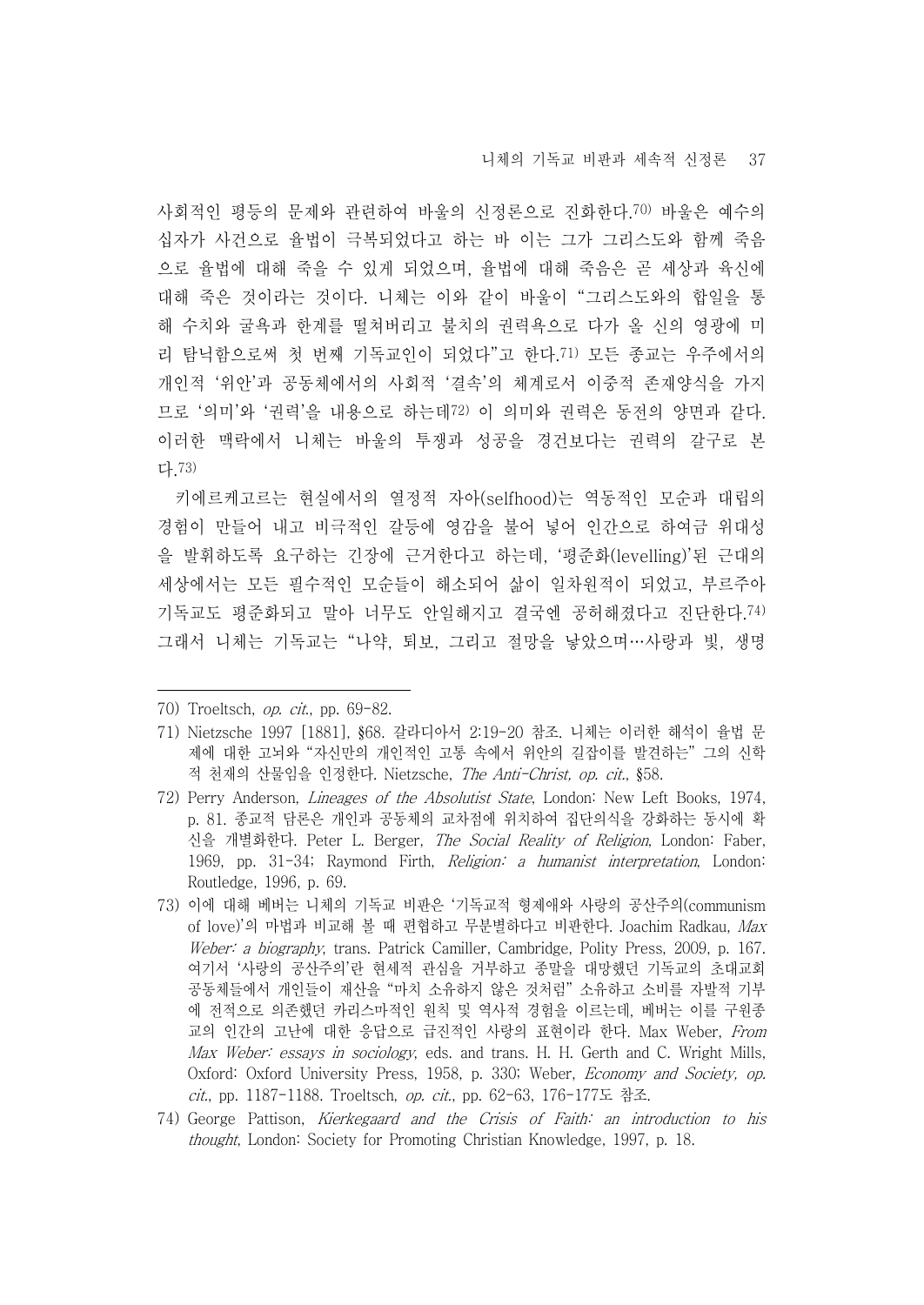을 함양한다는 주장은 그저 거짓일 뿐"이라고 한다.75) 그는 '연민의 종교(religion of pity)'인 기독교의 기본적인 규제인 청빈(paupertatem), 정결(castitatem), 순 명(oboedientiam)의 '복음적 권면(consilia evangelica),' 즉 종래의 '금욕이상'은 결국 인간의 자연적 능력의 강화를 부정하고 나약을 조장할 뿐이라고 한다.76) 그 런데 "우리가 두려워해야 할, 그 어떤 재앙보다도 더 참담한 영향을 끼치는 것은 인간에 대한 극심한 공포가 아니라 극심한 '혐오(nausea)'이며, 이와 마찬가지로 극심한 '연민(compassion)'"이다.77) 금욕사제는 본성상 금욕주의에 반하는 피조 물, 욕망의 피조물인 인간의 고난은 금욕이상을 위반했기 때문에 겪는 벌이라며 고난에 의미를 부여한다.78) 그러면 인간은 죄의식에 사로잡혀 죄인인 인간은 고 난을 받아 마땅하다고 믿게 된다. 이렇게 금욕사제의 마법에 걸려든 인간은 "이 미 고통에 대해 더 이상 불평하지 않으며, 오히려 목말라 하여" 더 많은 고통을 욕망한다.79)

니체에게 있어 종(species)으로서의 인류가 번영하려면 사회는 일부가 지배하 고 다른 일부가 복무하는 위계적인 '계급질서 [Rangordnung]'에 근거하여야 한 다.80) 그런데 기독교는 평준화 효과를 넘어 모든 이들에게 복수를 추구하는 '평등 의지(will to equality)'다.81) 또한 민주적 취향과 그 '근대사상'을 설파하는, 이른 바 '자유로운 영혼'이라 잘못 알려진 평등론자들(levellers)은 '자신만의 고독'을 모르는 '부자유하고 터무니 없이 피상적인' 자들로서 인간의 "모든 곤궁과 악행은 전통적인 사회구조에 기인한다"고 생각하고 "평등권과 고난 받는 모든 이들에 대 한 연민"을 역설하며 고난 자체는 제거되어야 하는 것으로 전제한다고 한다.82) 그는 기독교가 역사상 가장 두드러진 대중심리의 표상으로서 남들의 능력과 성취

- 77) Nietzsche, On the Genealogy of Morality, op. cit., §III.14.
- 78) Brian Leiter, Nietzsche on Morality, London: Routledge, 2002, p. 261.
- 79) Nietzsche, On the Genealogy of Morality, op. cit., §III.20.
- 80) Nietzsche, *Beyond Good and Evil*, *op. cit.*, §257. Taylor, *A Secular Age, op. cit.*, pp. 414-415 참조.
- 81) Friedrich Nietzsche, Thus Spoke Zarathustra: a book for all and none, eds. Adrian Del Caro and Robert B. Pippin, trans. Adrian Del Caro, Cambridge: Cambridge University Press, 2006 [1883-1885], "On the Tarantulas."
- 82) Nietzsche, Beyond Good and Evil, op. cit., §44.

<sup>75)</sup> Simon May, Nietzsche's Ethics and His War on 'Morality,' Oxford: Clarendon Press, 1999, p. 39.

<sup>76)</sup> James Kellenberger, Kierkegaard and Nietzsche: faith and eternal acceptance, Basingstoke: Macmillan Press, 1997, pp. 63-64. Max Weber, General Economic History, trans. Frank H. Knight, London: Allen & Unwin, 1923, pp. 364-369 참조.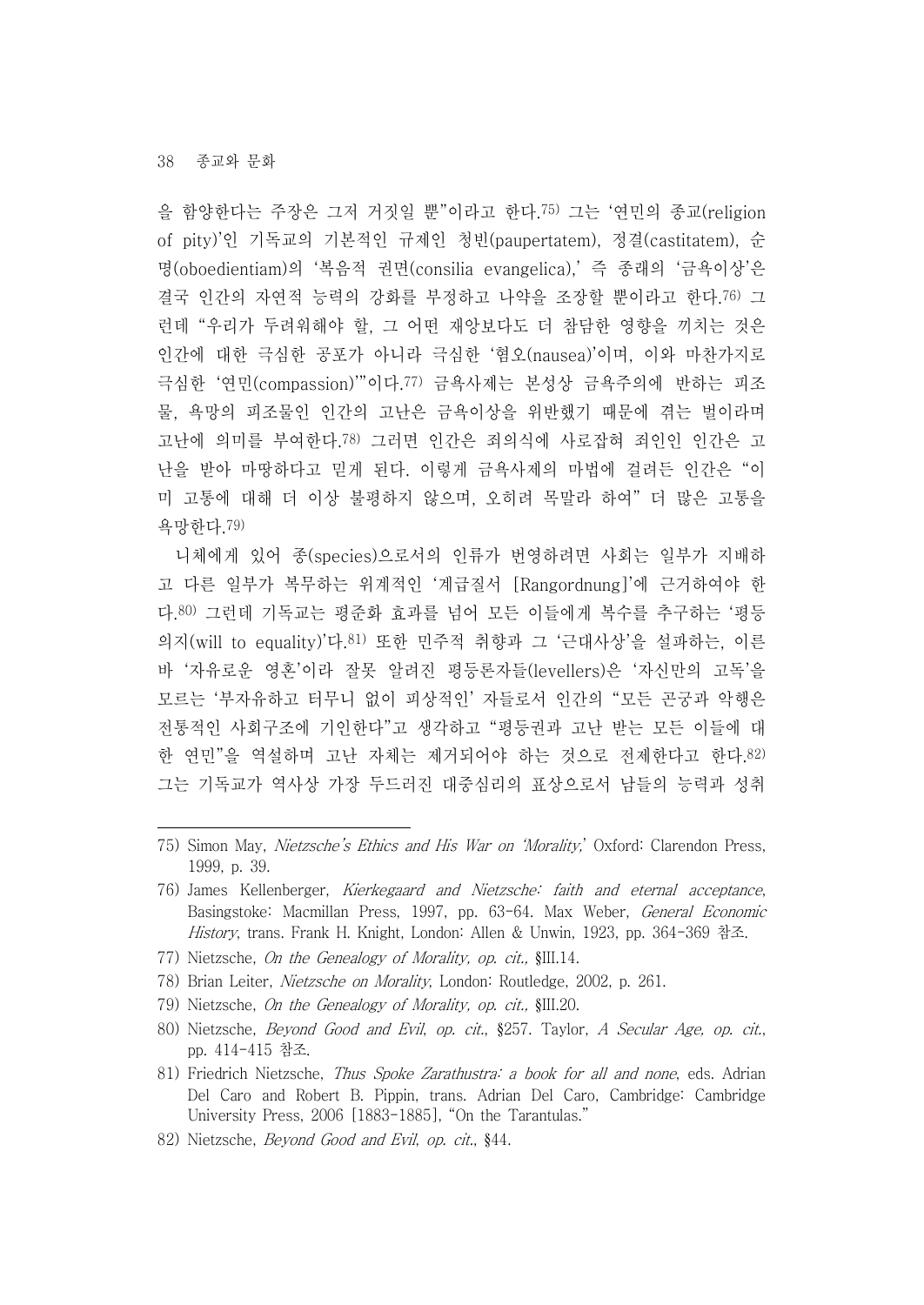에 집착하여 노예도덕을 만들어 내었다며 '개인'과 '대중' 사이의 분명한 차별을 강조한다.83) 개인의 목적은 규범 또는 가치로 나타나는 지식의 한계에 대항하여 투쟁하거나 이를 형성하는 것이며, 인류의 "건강을 위해서는 비역사적인 것과 역 사적인 것이 똑같이 필요한데" 대중과 구별되는 개인은 "언제 역사적으로 느껴야 하고 언제 비역사적으로 느껴야 할 필요가 있는지를 감지할 수 있는 강력한 본 능"을 가지고 있다고 한다.84) 따라서 인류가 번영하기 위해서는 사회주의나 민주 주의 운동에서처럼 절대적 평등을 추구함으로써 개인의 권력의지(will to power) 가 발현하지 못하게 하면 안 된다. 니체는 인간은 고난을 겪으면서 가장 강해진 다고 한다. "독이 연약한 본성을 가진 사람은 멸망시키지만 강한 사람은 더욱 강 하게 하는데, 그는 그것을 독이라 부르지도 않는다."85) 니체는 고통을 통한 단련 만이 인류의 진전을 가져왔는데,86) 지난한 고난은 인류가 얼마나 깊은 고난을 겪 을 수 있는가를 시험함으로써 "우리를 고귀하게 하며, 구별되게 한다"고, 즉 계급 질서를 거의 결정한다고 말한다.87)

계급질서를 결정하는 것은 '믿음'이다…[그것은] 고귀한 영혼이 스스로 지니고 있는 어떤 근본적인 확실성, 추구하거나 발견할 수 없는, 그래서 혹 잃어버릴 수도 없는 무

- 84) Friedrich Nietzsche, Untimely Meditations, ed. Daniel Breazeale, trans. R. J. Hollingdale, Cambridge: Cambridge University Press, 1997 [1873-1876], "On the uses and disadvantages of history for life," §2.
- 85) Nietzsche, The Gay Science, op. cit., §19.
- 86) 니체는 고난의 단련만이 이제껏 인간의 모든 고양을 만들어 왔다고 말한다. Nietzsche, Beyond Good and Evil, op. cit., §225. 사실 니체가 비판하는 사도 바울도 고난과 고통 이 영혼의 성장과 인간의 자기창조를 위해 필요하고 보고 "우리가 환난 중에도 즐거워하나 니 이는 환난은 인내를, 인내는 연단을, 연단은 소망을 이루는 줄 앎이로다"라고 말한다.<br>로마서 5:3-4. 또한 그는 "내가 그리스도를 위하여 약한 것들과 능욕과 궁핍과 박해와 곤 고를 기뻐하노니 이는 내가 약한 그 때에 강함이라"고도 고백한다. 고린도후서 12:7-10. 이 점에서 니체의 세속적 신정론은 신이 인간을 도덕적으로 완전하게 창조했다면 선도 악 도 없는 것이기 때문에 인간이 진정한 도덕적 선을 성취하려면 자유 안에서 선과 악의 투 쟁의 과정을 통하는 길 밖에 없다고 주장하는 영혼형성 신정론(soul-making theodicy)과 본질상 유사하다. Hick, op. cit. 참조.
- 87) Nietzsche, Beyond Good and Evil, op. cit., §270.

<sup>83)</sup> 근대에 와서 모든 것은 개인으로 귀결된다. 그러나 근대 서구사상에서 큰 힘을 발휘하는 대중과 개인의 이분법적 이해는 '구성된' 것이다. 일반적으로 중세의 '공동체적 유대'의 도 덕이 16세기 이후 '개체성'의 도덕으로 변화하는 것으로 이해하는데 이런 개인에게로의 초 점의 변화는 좀더 복잡한 현실을 정확하게 반영하지 않은 것으로서, 사실은 무리, 또는 군 중이 진리, 또는 자아의 독립성이나 자율성이란 이름으로 자아의 일부로 내면화된 것이다.<br>William E. Connolly, *Political Theory and Modernity*, Oxford: Basil Blackwell, 1988, p. 149 참조.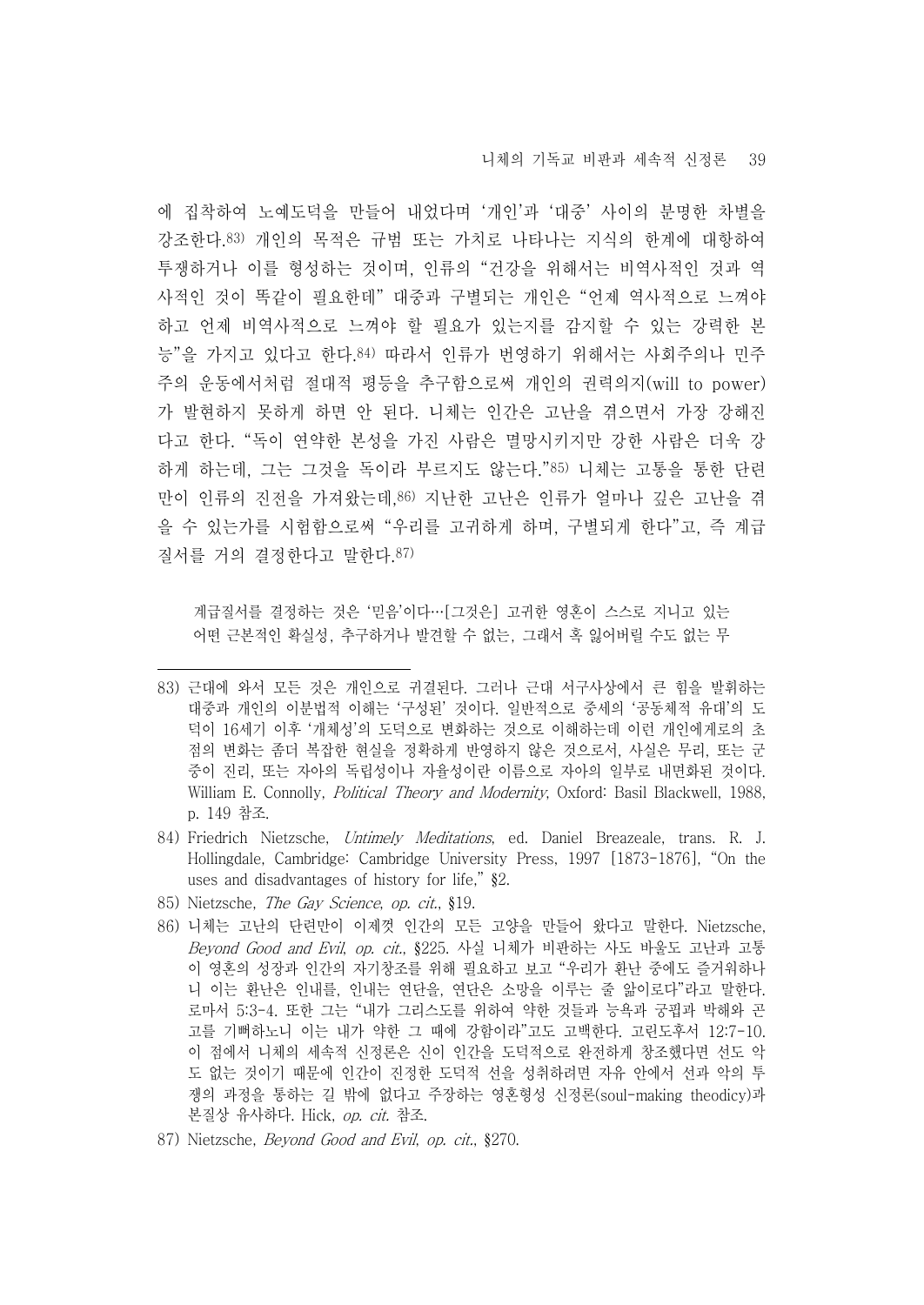엇이다. '고귀한 영혼은 자신에 대해 경외심 [Ehrfurcht] 을 갖는다'.88)

결국 니체에게 계급질서를 결정하는 기준은 고난을 이기는 능력과 자신에 대한 믿음이다. 그래서 그는 "어떤 사람이 어느 정도로 얼마나 많은 것들을 짊어지고 떠맡아 자신의 책임을 얼마나 '멀리' 확대할 수 있는가에 따라 가치와 계급이 결정 되어야 한다"고 주장한다.89) 이러한 계급질서의 정점에는 '초인 [Übermensch]'이 있다. 그런데 인격의 도야로 인류의 번영을 모색하는 '덕성윤리학(virtue ethics)' 의 한 형태인 니체의 윤리사상에서 초인은 개인들이 본받을 모범으로 누구에게나 열려있다.90) 반면에 니체의 기독교 비판의 핵심은 기독교의 신정론이 고난의 의미 에 대해 궁극적인 해답을 주지 못한다는 것이다.91) 니체는 타락이전 (pre-lapsarian)에 신과 하나된 공동체에 거주하던 인간이 타락과 함께 선과 악, 그 리고 이에 따른 보상과 징벌을 설파하는 '도덕'의 지배를 받게 됨으로써 그 기원에 서 분리되었다고 설명한다.92) 그러면서 그는 당시 서구철학과 기독교의 신정론은 실존적 질문에 대해 현세와 인간의 동물적이고 본능적인 부분을 부정하고 초월적 해답만을 내놓기 때문에 결국 삶을 긍정하지 못함을 지적한다.93)

이로써 그의 기독교 비판은 '세속적 신정론'의 계보학이 된다. 그것은 악의 실 재에도 불구하고 신의 존재를 입증하려는 전통적인 의미의 신학적 신정론이 아니 라 고난에 직면한 삶을 수호하려는 세속적 신정론이다. 즉 니체는 기독교 신정론 의 '실패'를 딛고 고통과 고난이 삶의 일부로 상존(常存)하고 편재(遍在)함에도 삶 은 살만한 가치가 있음을 설파하려는 것이다.94) 한편 모든 사회이론은 "신학이나

- 92) Nietzsche, The Anti-Christ, op. cit., §25.
- 93) Nietzsche, Ecce Homo, op. cit., §8.
- 94) 종교적 신정론이 전능하고 자비로운 신과 사회악이 어떻게 공존할 수 있는가 하는 질문에

<sup>88)</sup> Ibid., §287.

<sup>89)</sup> Ibid., §212.

<sup>90)</sup> 니체의 초인은 개인의 '행동능력(agency)'과 '자유의지(free will)'과 밀접하게 관련되어 있 다. 그는 운명을 받아들이고 거짓된 만족감으로 사는 '마지막 인간 [der letzte Mensch]' 과는 달리 권력의지로 노예도덕을 극복하여 신과 같은 실존의 외적 기반을 포기하고 본능 적인 삶에 대한 구속을 거부하며 삶을 긍정하는 미래인이다. Nietzsche, On the Genealogy of Morality, op. cit., §II.24; Nietzsche, Thus Spoke Zarathustra, op. cit., "Zarathustra's Prologue," §3, 7.

<sup>91)</sup> Came, op. cit. 참조. 니체가 비난하는 실패한 기독교 신정론은 주로 아우구스티누스의 선 악의 이분법에 근거한 죄책과 선별적 구원의 논리다. 아우구스티누스의 선악의 이해에 대 해서는 Stanley Hauerwas, "Seeing darkness, hearing silence: Augustine's account of evil," Ruth W. Grant, ed., *Naming Evil, Judging Evil*, Chicago: University of Chicago Press, 2006, pp. 35-52 참조.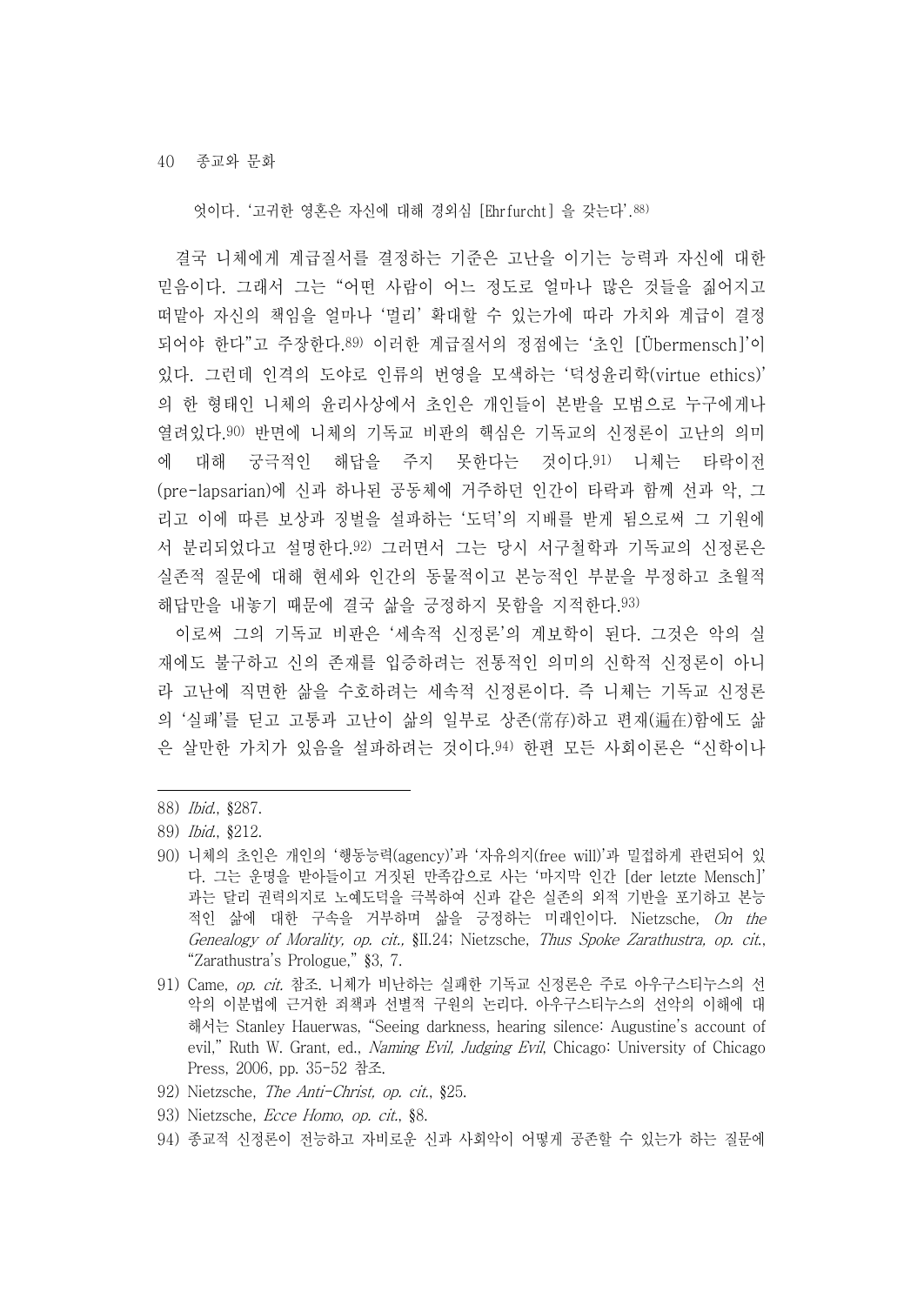니체의 기독교 비판과 세속적 신정론 41

반신학(anti-theologies)의 위장"이라 주장하는 급진적 정통주의(radical orthodoxy) 신학자인 밀뱅크(Milbank)는 니체의 도덕계보학은 아우구스티누스 (Augustine of Hippo)의 이야기와 관련하여 현대에 관한 우리의 이해를 해석하려 는 시도로서 «신국론»95)을 신이교적(neo-pagan) 관점에서 뒤에서 앞으로 다시 써 올라간 일종의 지적 유희(jeu d'esprit)일 뿐이라고 혹평한다.96) 반면에 실존주 의(existentialism) 신학자 틸리히(Tillich)는 니체야말로 "모든 실존주의자들 중에 서 가장 중요하며…삶의 철학(Lebensphilosophie)의 가장 인상적이고 효과적인 대표자"라고 한다.97)

### Ⅳ. 탈신시대의 세속적 신정론

니체는 금욕이상이 최상의 미덕으로서가 아니라 "최상의 실존을 위한 가장 적 절하고 자연적인 조건"이기 때문에 중요하다고 한다. 금욕이라 불리는 '자기극복 [Selbstüberwindung]'은 결국 삶의 긍정이고 권력의지다. 금욕주의는 쇠퇴하고 있거나 타락한 사람들에게서 나타나는 권력욕의 표현인바 금욕사제의 새로운 해 석이 노예들에게 '권력감 [Gefühl der Macht]'을 불어 넣음으로써 이들이 마침내 주인마저도 넘어서게 하는 성공을 거둔다. 니체는 정반대로 보이기는 하지만 르 상티망과 권력욕이 삶에 관심을 갖고 작동한다고 본다. 그러나 니체에게 삶은 결 국 마지막 기준은 되지 못한다. 삶 자체는 본질적으로 '권력의지'다.98)

금욕적 삶은 자기모순이다: 여기서는 타의 추종을 불허하는 르상티망이 지배한다. 그

- 97) Tillich, op. cit., pp. 27, 136, 143.
- 98) Bernard Reginster, The Affirmation of Life: Nietzsche on overcoming nihilism, Cambridge, USA: Harvard University Press, 2006, pp. 248-249.

대한 해석을 제공하는 반면, 철학적, 또는 '세속적' 신정론은 고난에도 불구하고 세상은 살 만한 곳이며 따라서 이를 긍정함이 합리적임을 보여주고자 한다.

<sup>95)</sup> Augustine, The City of God Against the Pagans, ed., and trans. R. W. Dyson, Cambridge: Cambridge University Press, 1998 [426].

<sup>96)</sup> John Milbank, Theology and Social Theory: beyond secular reason, Oxford: Blackwell Publishers, 1990, pp. 3, 285-286, 288, 389. 뢰비트도 니체의 기독교도 반대 (contra Christianos) 논리는 교부들의 이교도 반대(contra gentiles) 논리의 역방향으로의 정확한 반복이라고 폄하한다. Karl Löwith, Nietzsche's Philosophy of the Eternal Recurrence of the Same, trans. J. Harvey Lomax, Berkeley: University of California Press, 1997 [1978], p. 119.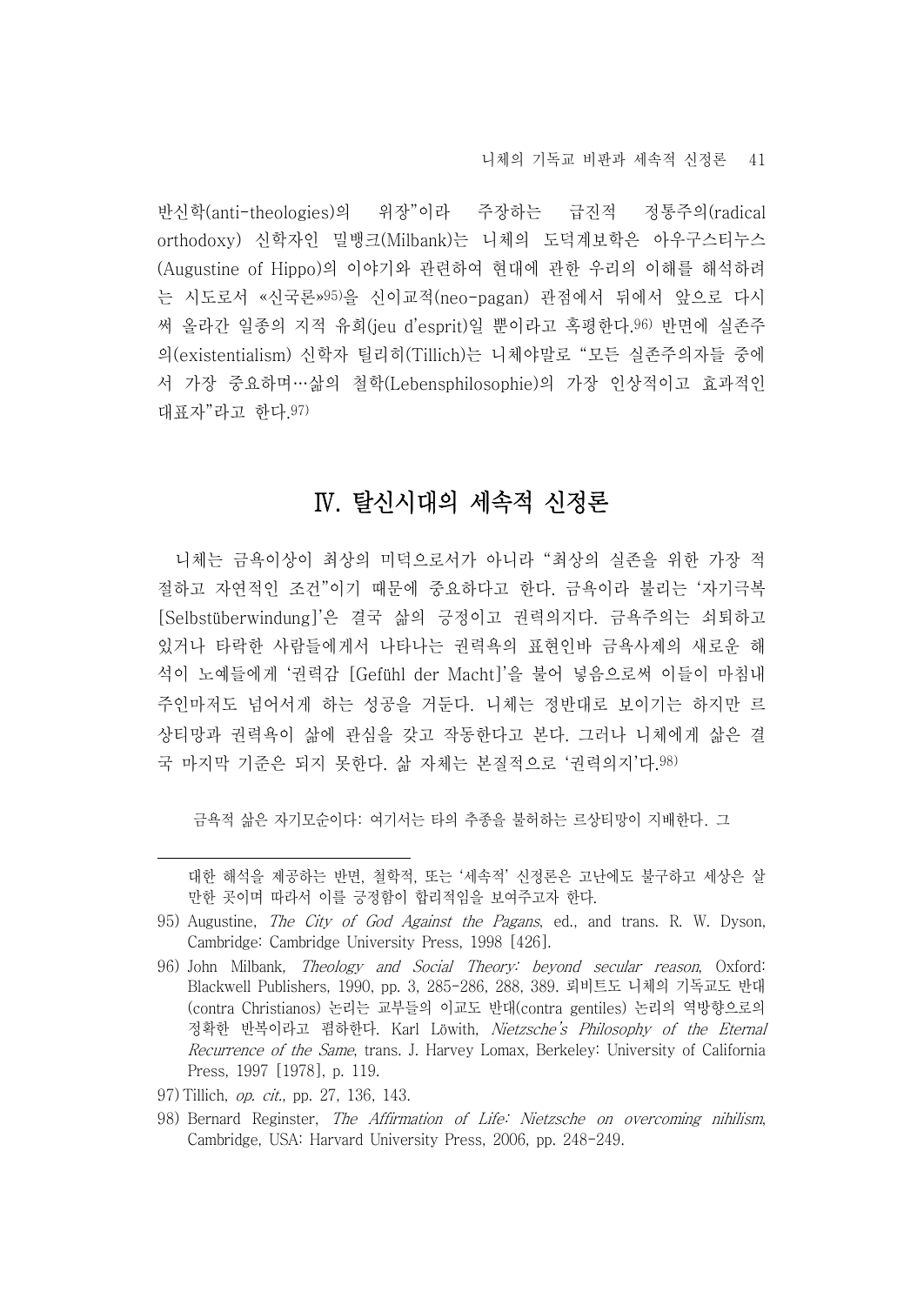것은 삶의 무엇이 아니라 삶 자체의 주인이 되고자 하는 만족을 모르는 본능과 권력의 지의 르상티망이다.99)

금욕주의가 낳은 증대된 내면화의 능력 때문에 훨씬 더 강한 고난을 감내하는 능력을 지니게 된 노예들은 내재적으로 '고난과 더불어' 사는 문제를 안고, 탈초 월화된 실존에 대응할 만한 지략을 갖추지 못한 채로 근대적 조건에 처하게 된 다. 그래서 콜라코프스키(Kolakowski)의 표현을 빌자면,

삶을 직면할 능력을 상실한 [그들은]…세상으로부터 [자신]의 실존의 보증과 용납과 인정, 그리고 궁극적으로는 창출을 끊임없이 요구하는 자기의혹을 드러내고, 도피와 은폐를 통해 그것을 극복하려는 기만적인 시도를 하게 된다.100)

여기서 니체는 금욕이상에 해답이 있음을 강조한다.

고난이 '아니라' 고난의 무의미성이 이제까지 인류를 압도해온 저주였는데, "금욕이상 이 인간에게 의미를 제공했다!"…이 금욕이상은 모든 면에서 '부득이한(faute de mieux)' '최상의' 궁극점(the ultimate)이었다. 그 안에서 고난에 해석이 주어졌고 거 대한 공허가 채워진 듯했다. 모든 자멸적 허무주의에 이르는 문이 닫혔다.101)

이제 이들은 적극적으로 고통이 자신의 삶을 떠나기 보다는 향하도록 함으로써 어떻게든 이를 활용해 볼 수 있게 된다. 전통적인 도덕에서는 금욕주의가 약자의 고난에 상상의 의미만을 주지만,102) 고통의 적극적인 의미는 다른 관점에서 나타 난다. 들뢰즈(Deleuze)에 따르면 "고통은 삶에 반대하는 논거가 아니라, 정반대로 삶의 자극제, '삶을 위한 미끼,' 즉 그것에 대한 찬성의 논거다."103) 약자들을 위 한 유용한 도덕으로서 과거의 금욕적 도덕은 그들의 자연적으로 제한된 가능성을 참작해 볼 때 '그들을' 위해 최대한의 삶의 고양을 가능케 했다. 그것은 삶 자체 가 약자들을 앞서 나가 극단적인 조치만이 효과가 있는 난국에서 스스로를 보존 하기 위해 사용한 속임수였다.104) 그래서 금욕주의적인 관점의 역설은 이 관점이

<sup>99)</sup> Nietzsche, On the Genealogy of Morality, op. cit., §III.11.

<sup>100)</sup> Leszek Kolakowski, The Presence of Myth, trans. Adam Czerniawski, Chicago: University of Chicago Press, 1989, p. 91.

<sup>101)</sup> Nietzsche, On the Genealogy of Morality, op. cit., §III.28.

<sup>102)</sup> Ibid., §III.13, III.20, III.28. Geuss, op. cit., p. 18 참조.

<sup>103)</sup> Deleuze, op. cit., p. 130.

<sup>104)</sup> Geuss, op. cit., p. 18.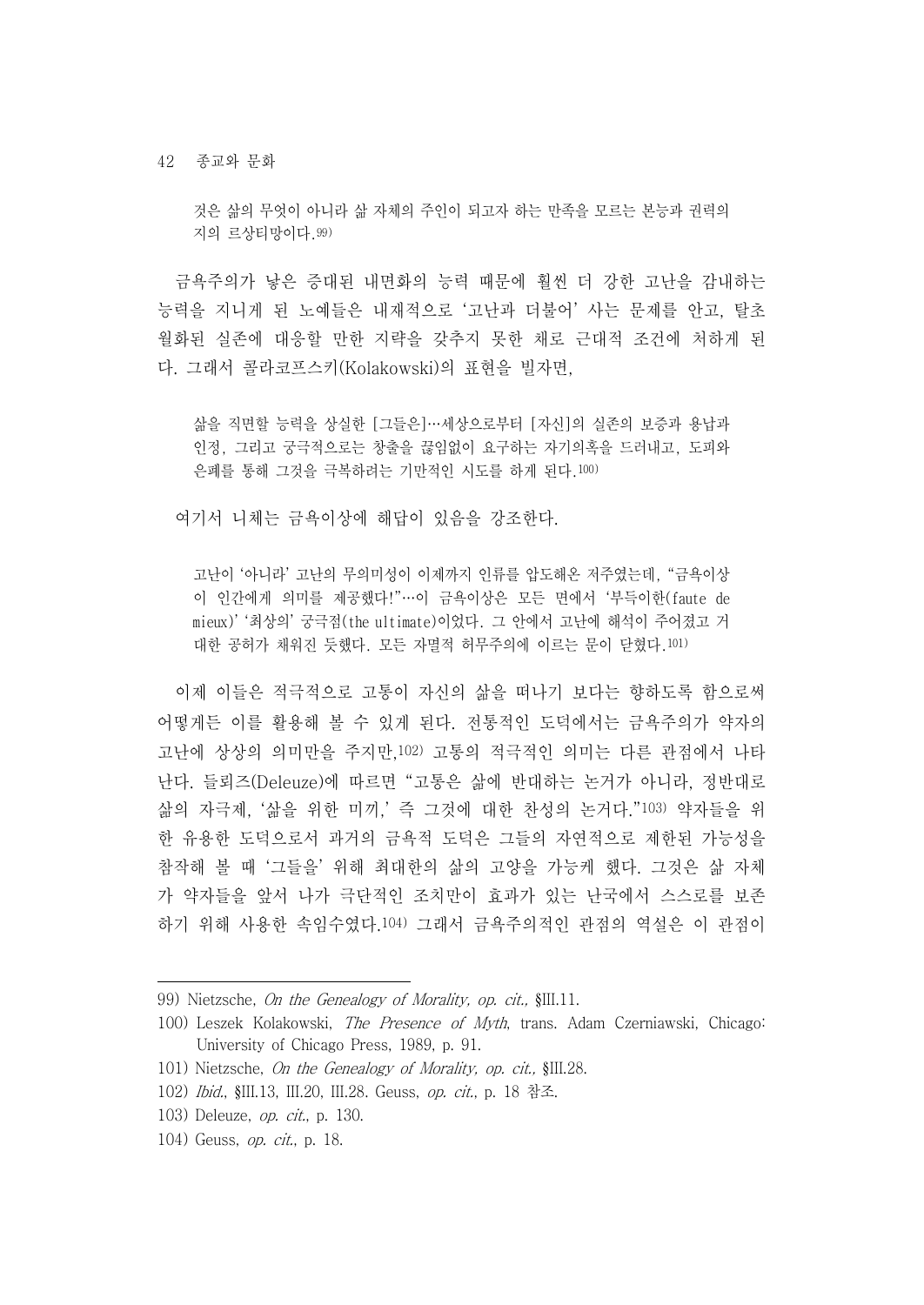의지하는 해석이 겉보기에는 분명 자존감을 희생하는 대가를 치르고 얻어지는 것 이기는 하지만 사실은 활기를 불어 넣어준다.

고난 받는 자의 죄책감 주위에 형성된 '감정의 과잉'이 자신의 삶이 쇠퇴하고 있다는 느낌을 역전한다: 삶은 다시 한번 '아주' 흥미로워진다.105)

니체는 노예도덕에서 그것의 '무리(herd)'와 굴종의 측면을 단지 거부하는 것이 아니라 그 기원과 가능성에서 긍정적 요소들에 주목한다. 삶을 향상시키지는 못 한다 하더라도 르상티망보다 더 영리하고, 더 강력하며, 삶을 더 잘 지켜주는 감 정, 즉 니체 자신이 근대성과 기독교 세계에 침투하기를 바라는 원대한 복수극에 더 잘 기여하는 감정은 없다. 경쟁적이면서 불평등한 사회는 르상티망의 확산을 위한 최적의 조건인데 이 르상티망은 그저 부정적이며 비효율적인 정서가 아니라 일을 성사시키는 힘이다.106)

- 종교적 신앙은 신보다는 근본적으로는 인간과 사회에 대한 논제이기 때문에,<br>"궁극적 현상에 있어서 종교는 삶의 직접적인 표현 수단"으로서107) 세상을 교란 하기도 하고 유지하기도 한다.108) 베버는 세상의 불의에 대해 머지 않아 신이 반 드시 보복할 것이라는 '소외계층의 신정론'은 그들의 의식적이거나 무의식적인 복 수에 대한 갈망을 정당화하는 수단이 되었는데 이것은 일차적으로 고난 자체가 보상의 희망을 동반하는 '보상의 종교'와 관련이 있다고 한다.<sup>109)</sup> 이러한 종교는<br>"위기상황이 예외가 아니라 일상인…창조주가 아주 현저하게 잊은듯한"사람들에 게 신학적이고 정치적인 보상을 제공한다.110) 니체는 이와 같은 "'감정을 통하여 고통을 마취하려는' 갈망에 르상티망, 복수 및 이와 유사한 종류의 실제적인 생리

105) Nietzsche, On the Genealogy of Morality, op. cit., §III.20.

- 108) Berger, op. cit., pp. 33, 105, 106.
- 109) Weber, The Sociology of Religion, op. cit., p. 110; Max Weber, Selections in Translation, ed. W. G. Runciman, trans. E. Matthews, Cambridge: Cambridge University Press, 1978, p. 186.
- 110) Benjamin, op. cit., p. 248; Bryan S. Turner, Religion and Social Theory, 2nd ed., London: Sage Publications, 1991, p. 84. Elias Canetti, Crowds and Power, trans. Carol Stewart, revised ed., London: Penguin Books, 1973, p. 171 참조.

<sup>106)</sup> Kornhauser, op. cit., pp. 194-211 참조.

<sup>107)</sup> Georg Simmel, The Conflict in Modern Culture and Other Essays, trans. K. Peter Etzkorn, New York: Teachers College Press, 1968, p. 23. 사람들은 서로 다른 사회 적 계층들은 자신들의 특정한 삶의 상황과 경험에 가장 가깝게 공명하는 듯한 특징적 교 리에 주로 반응하는 경향이 있다. Frank Parkin, Max Weber, Chichester: Ellis Horwood, 1982, p. 53.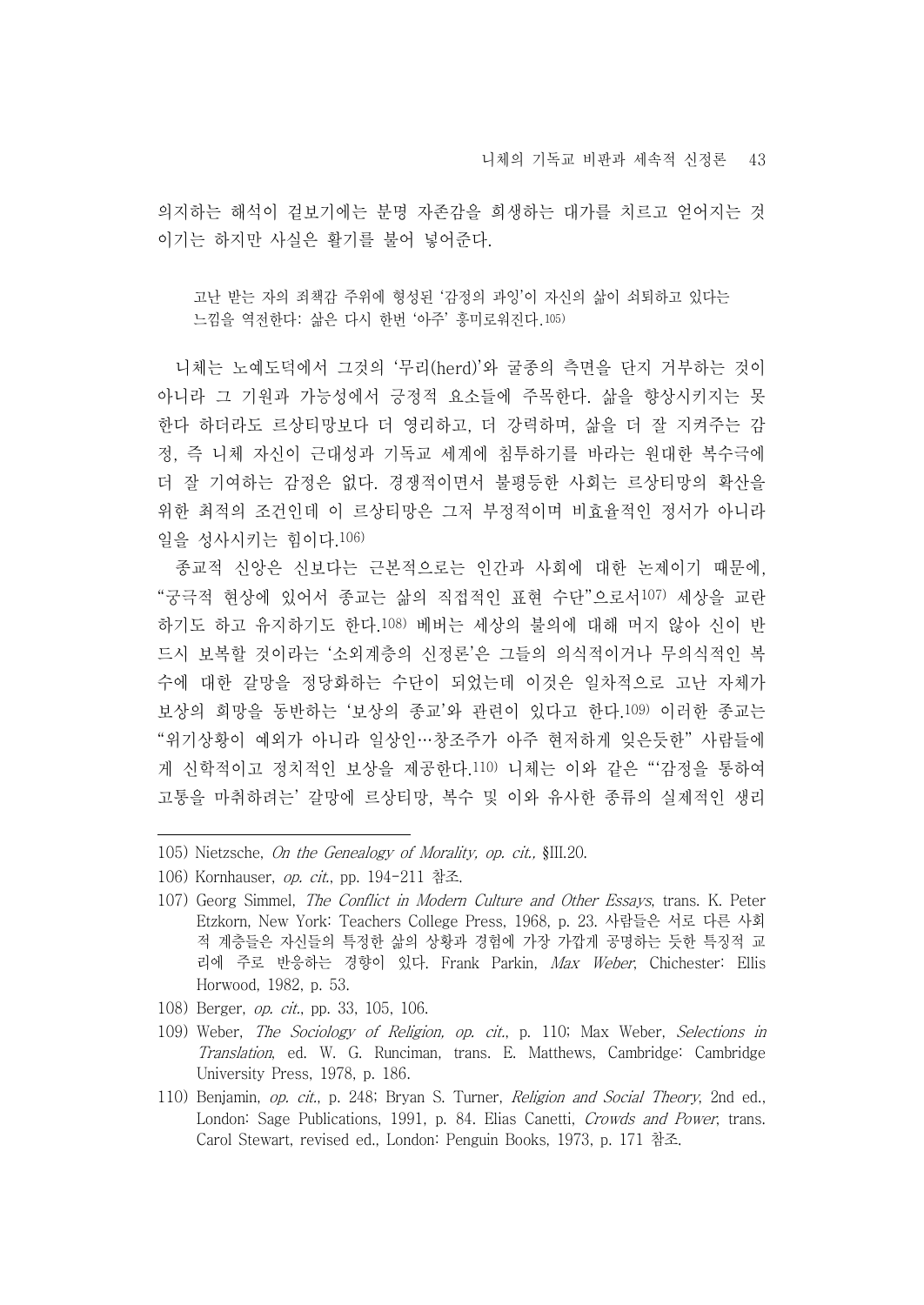적 인과관계"가 있다고 한다.111)

니체가 금욕사제는 "거의 어느 시대에나 무시로 도처에서 나타나며, 특정한 인 종에 속하지도 않으며, 어디서나 번성하며, 모든 사회계급으로부터 나온다"112)고 는 하지만 그는 결국 노예들의 지도자다. 그러나 르상티망은 근대의 개인 누구나 느낄 수 있는 감정으로 약자만의 전유물이 아니다. 스타크(Stark)는 기독교는 일 반적으로 받아들여진 바대로 억압된 하층민의 운동이 아니라 그리스에 동화된 도 시에 거주하는 중상층의 유대인들의 운동이었음을 주장한다.113) 베버114) 또한 니 체처럼 구원, 신정론, 또는 공동체적 종교 일반에 대한 필요가 소외계층으로부터 만 제기된다고 서술하는 것은 잘못이라고 지적한다.

그 약속이 대단한 기세로 바로 영적으로나 물질적으로 '가난한' 사람들을 겨냥하긴 했 어도, 이런 그림은 초기 기독교의 경우에 전혀 맞지 않는다…[사실] 소외계층 특유의 맹렬한 르상티망은 그 새로운 종교적 약속의 결과가 배제한 바로 그것이었다.115)

- 111) Nietzsche, On the Genealogy of Morality, op. cit., §III.15. 사람은 누구나 좌절을 즉 각적인 흥분으로 해소해 버리거나 이해한다는 환상을 만들어 냄으로써 사회관계에서 접 합제 역할을 하는 인공적인 정신환경을 쉽게 이용할 수 있다. 콜라코프스키는 "고난의 근 원을 제거하거나 직면하려 할 필요가 없게끔 이를 우리로부터 숨겨주는, 그런 문명의 도 구들, 그런 관습들, 그리고 그런 공동체적 실존의 표본들"을 '진통제(analgesics)의 문화' 라 부른다. 근대의 진통제의 문화는 본질적으로 이전에는 전자본주의(pre-capitalist) 사 회의 민중 계층의 영역이었던 동정적 기질(commiserative ethos)이 발휘되지 못하도록 작용한다. Kolakowski, op. cit., p. 91.
- 112) Nietzsche, On the Genealogy of Morality, op. cit., §III.11.
- 113) 즉 초기 기독교는 낙태, 유아살해 등을 금지함으로 인구증가가 다른 이교들보다 빨랐고, 여성들의 참여를 권장했으며, 도시를 기반으로 선교활동을 했으며, 권력에 저항하기 보다 는 순응하거나 순교를 택함으로써 그들의 '복음'이 사회적으로 쉽게 받아들여지도록 했다 는 것이다. Rodney Stark, The Rise of Christianity: how the obscure, marginal Jesus movement became the dominant religious force in the Western world in a few centuries, Princeton: Princeton University Press, 1996, pp. 29-47.
- 114) 니체의 르상티망 개념은 베버의 종교사회학에서 중요한 위치를 차지한다. 베버는 특히 유 대교의 사회적인 위상과 관련한 천민(pariah people)의 개념화에서 니체의 르상티망의 개 념을 원용한다. 니체의 갈등과 대립에 대한 개념화는 베버의 권력정치에 관한 논지에 영 향을 미쳤으며, 니체의 '초인'의 개념은 베버의 '카리스마'의 개념만큼 중요하고, 유대교 '천민'의 개념은 니체의 '르상티망'의 개념과 유사하다. 또한 니체의 도덕계보학 은 베버 의 종교사회학 에 비견된다. Weber, The Sociology of Religion, op. cit. 참조.
- 115) Weber, Selections in Translation, op. cit., pp. 189-90. 전통적인 합의는 트뢸치의 주 장대로 초대교회의 수세기 동안 기독교는 하층계급을 기반으로 했다는 것이다.<br>Troeltsch, op. cit., p. 41. 만하임도 "기독교는 일차적으로 피지배 계층의 원한으로 이 해할 수 있다"고 함으로써 기독교의 역사에서 유토피아적 사상의 발달을 니체의 도덕계 보학을 따라 설명한다. Mannheim, op. cit., p. 40. 그러나 리처드 니버는 기독교, 특히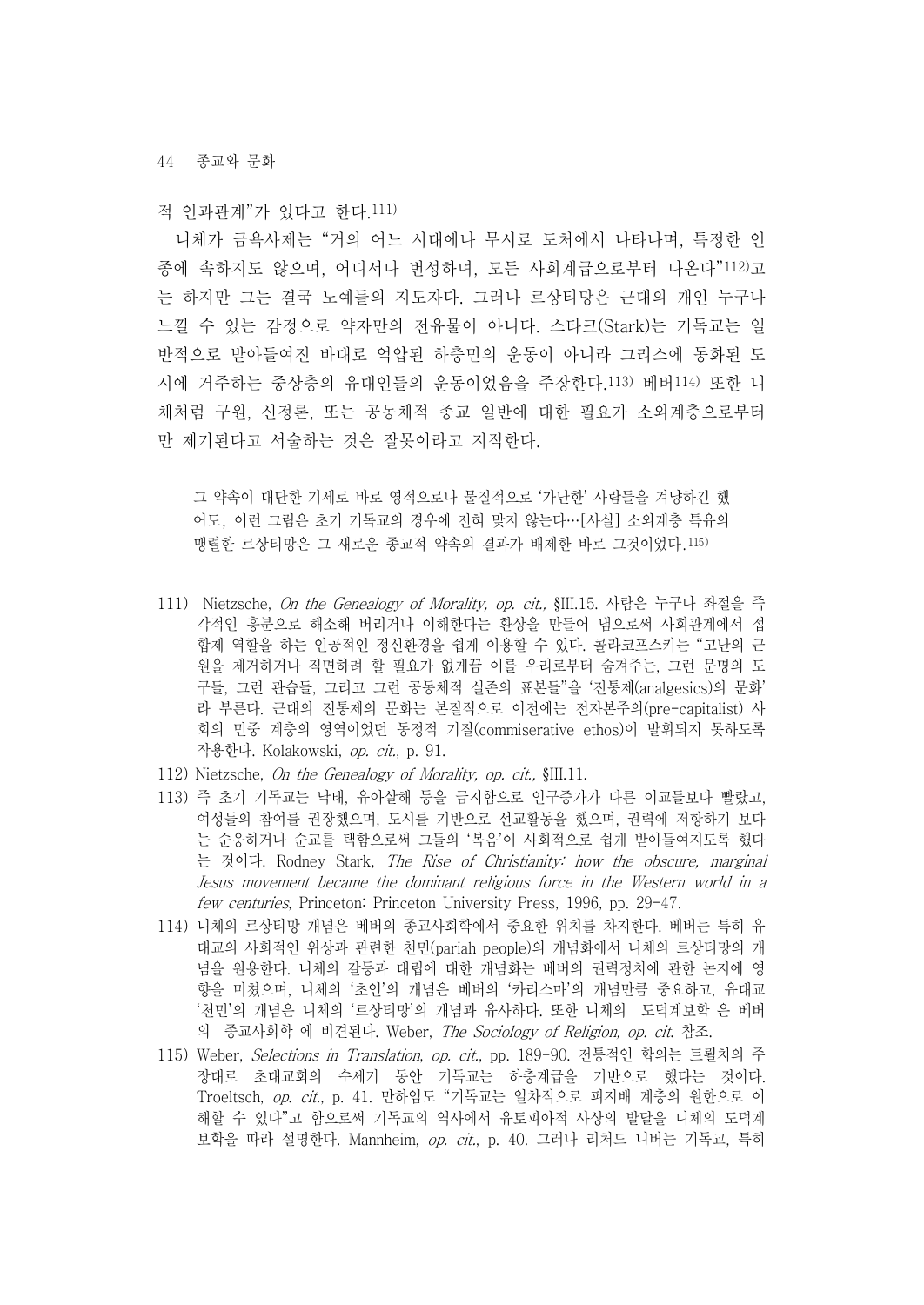키에르케고르는 근대에 와서 르상티망의 감정이 문화의 역학을 설명하는데 중 요한 개념임을 지적한다. 그는 모든 창의성을 질식시키는 '선망(envy)과 추상적 사고'가 지배하는 '열정 없고 정적이며 사색적인' 그의 시대에 이르러 르상티망이 란 감정이 두드러짐을 진단하면서, 이는 사람들이 스스로를 평등하다고 간주함으 로써 평범성이 개인의 성취를 측정하는 기준이 될 때 보통 나타나는 사회적 현상 이라 설명한다.116) 르상티망이 니체에게는 특정한 심리 유형과 연관되는 병리적 성향이지만 셸러는 이를 개인적 기질과 무관하게 사회구조에 의해 축적되는 전형 적인 근대적 현상으로 본다. 이러한 '실존적'117) 선망은 "평등권과 공식적인 사회 적 평등이 권력, 재산 및 교육에 있어서의 사실상의 큰 차이와 병존하는" 근대 민주주의 사회에 특별히 나타난다는 것이다.118) 그는 13세기부터 점진적으로 기 독교 도덕을 대체해 오다 프랑스혁명에서 절정에 달한 '부르주아 도덕(bourgeois morality),' 즉 '세속적 금욕주의'의 핵심은 르상티망에 근거한다고 말한다.119) 또 한 루터(Luther)의 '개인의 신학'에 의해 공동체의 일원으로서가 아니라 개인으로 서 구원의 문제를 해결해야 했던 근대인은 칼벵(Calvin)의 '예정론 (predestination)'으로 자신의 구원이 예정되었을 입증하고 확인하고자 하는 르상 티망에 사로잡힌다.120)

당시의 개신교는 니체의 주장대로 노예의 종교라기 보다는 반기독교적인 사회주의자들의 주장대로 중산층의 부르주아적 종교라고 진단한다. H. Richard Niebuhr, The Social Sources of Denominationalism, New York, Henry Holt, 1929, p. 77.

- 116) Søren Kierkegaard, *The Present Age: on the death of rebellion*, trans. Alexander Dru, London: Harper & Row, 1962 [1846], p. 51.
- 117) '실존적 감정(existential emotion)'은 자신과 세계에 대한 핵심적 이해가 위협될 때 발생 하는 감정적 경험으로, 개인적으로 무능하거나 남들과 문화적 가치로부터 소원해졌다고 느낄 때 우리를 압도하는 죄책이나 수치심 같은 우울감(depressive feeling)과 행동방식 이나 행동의 궁극적 목적에 대한 불확실성에 직면했을 때 솟아나는 불안감(anxious feeling)을 포함한다. Richard S. Lazarus and Bernice N. Lazarus, Passion and Reason: making sense of our emotions, Oxford: Oxford University Press, 1994, pp. 41-66.
- 118) Scheler, On Feeling, Knowing and Valuing, op. cit., pp. 28, 145. 선망을 가장 '혐오 스럽고 추악한 감정'이라 보는 애덤 스미스는 경쟁적으로 서로 모방하는 근대의 시장경제 사회에서 선망의 가능성이 증대하는데 이는 사회적 관심에 대한 근본적인 위협이라고 한 다. Adam Smith, The Theory of Moral Sentiments, eds. D. D. Raphael and A. L. Macfie, Oxford: Clarendon Press, 1976 [1759], pp. 42, 243.
- 119) Scheler, On Feeling, Knowing and Valuing, op. cit., p. 53; Scheler, Ressentiment, op. cit., pp. 61, 81-82; Dumont, op. cit., pp. 79, 236.
- 120) McGrath, op. cit., pp. 55-75; Richard Sennett, The Corrosion of Character: the personal consequences of work in the new capitalism, London: W. W. Norton,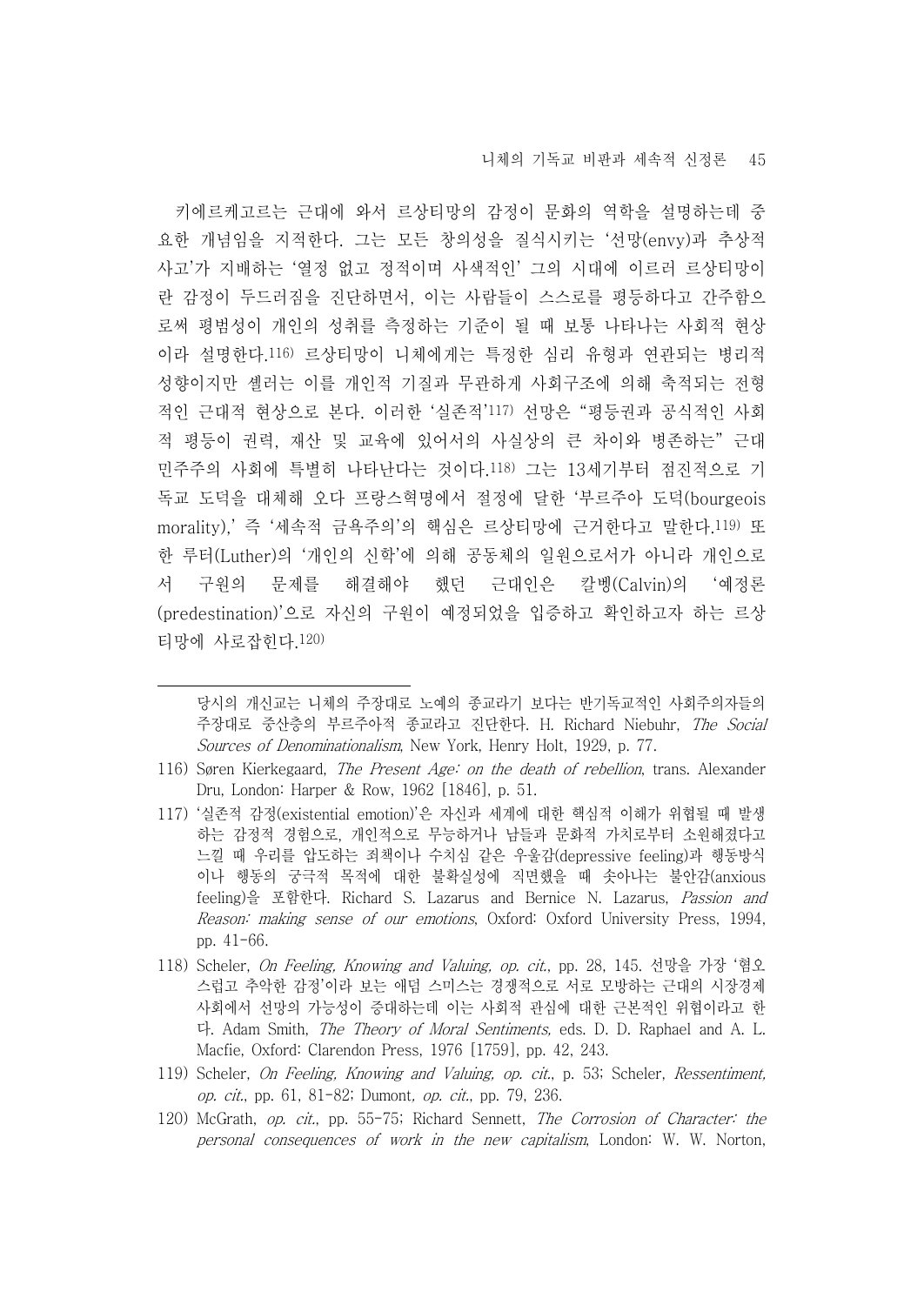니체가 말하는 '신의 죽음'은 형이상학적 신의 죽음이면서, 사회문화적으로 한 시대의 종말, 즉 기독교 시대의 종언과 탈기독교 시대의 출범을 뜻한다. 즉 문명 의 전제로서의 기독교의 붕괴, 기독교 세계(Corpus Christianum)의 해체를 의미 한다.121) 프레이저(Fraser)는 니체의 '경건한 불신(piety of unbelief)'을 설명하면 서 그의 저작은 "일차적으로 구원론(soteriology), 즉 탈신시대(post-theistic age)를 위해 효과 있는 구원의 형태를 설계하려는 실험"이며 이는 '초인'과 '영원 회귀 [ewige Wiederkunft]' 사상으로 나타난다고 한다.122) 금욕사제 이전에는 고난의 이유에 대한 해답이 없었다.123) 노예도덕이 성공한 이유가 인간의 고난의 의미를 부여한 최초의 이상인 금욕이상 때문이고,124) 이 도덕이 이제껏 유일한 도덕이었다면 이를 대체하는 도덕은 엄청난 중요성을 갖게 될 것이다.125) 니체는 그 대체 윤리가 바로 '영원회귀'라 한다.126) 그는 '도덕의 마법이나 망상'에 빠지 지 않고 "선악을 넘어…모든 가능한 사고방식들 중 가장 세상에 대해 부정적인" 것을 관찰하노라면 금욕이상과 반대되는 이상을 발견하게 될 것이라 한다.

[그것은] 과거와 현재의 상태를 받아들여 동행할 줄 알 뿐만 아니라 온 영원을 통해 '그것의 과거와 현재 상태 그대로를' 다시 원하는 나머지, 물리지도 않고…다카포(da capo)를 외치는…가장 진취적이고 활력이 넘치며 세상에 대해 긍정적인 개인의 이상 [이다.]127)

1998, pp. 104-105. Jaroslav Pelikan, The Christian Tradition, IV: reformation of church and dogma, 1370-1700, Chicago: University of Chicago Press, 1984, pp. 127-167 참조.

- 121) 정치와 공론(public discourse)이 기반하는 공통의 어휘, 공유하는 체제가 부재하는 탈신 시대의 기독교는 더 이상 문화적 소여(given)나 규범이 아니라 "먼 과거 시대로부터 나와 끼어드는 한 점의 유물"로 전락했다. Nietzsche, *Human, All Too Human, op. cit.,*<br>§113; Nietzsche, *The Gav Science, op. cit.*, §343 참조.
- 122) Fraser, op. cit., p. 2. Taylor, A Secular Age, op. cit., p. 372 참조.
- 123) Nietzsche, On the Genealogy of Morality, op. cit., §III.28.
- 124) Leiter, op. cit., p. 286. 레인 폭스는 근동의 종교 집단 간의 경쟁에서 기독교가 궁극적 인 승리를 쟁취한 것은 "전적으로 기대하지 않았던 사건"이라며 기븐이 말하는 교인들의 열의, 미래의 상벌에 대한 믿음, 기적의 능력, 엄격한 도덕 및 효율적인 조직 등 로마제국 에서의 기독교의 급속한 진전의 다섯 가지 이유에 전반적으로 동의한다. Robin Lane Fox, Pagans and Christians: in the Mediterranean world from the second century AD to the conversion of Constantine, London: Viking, 1986, pp. 314, 609. Edward Gibbon, The History of the Decline and Fall of the Roman Empire, I, London: Jones & Co., 1826 [1776], pp. 487-567 참조.
- 125) Leiter, op. cit., p. 287.
- 126) Nietzsche, *Thus Spoke Zarathustra, op. cit.*, "The convalescent," §III.1.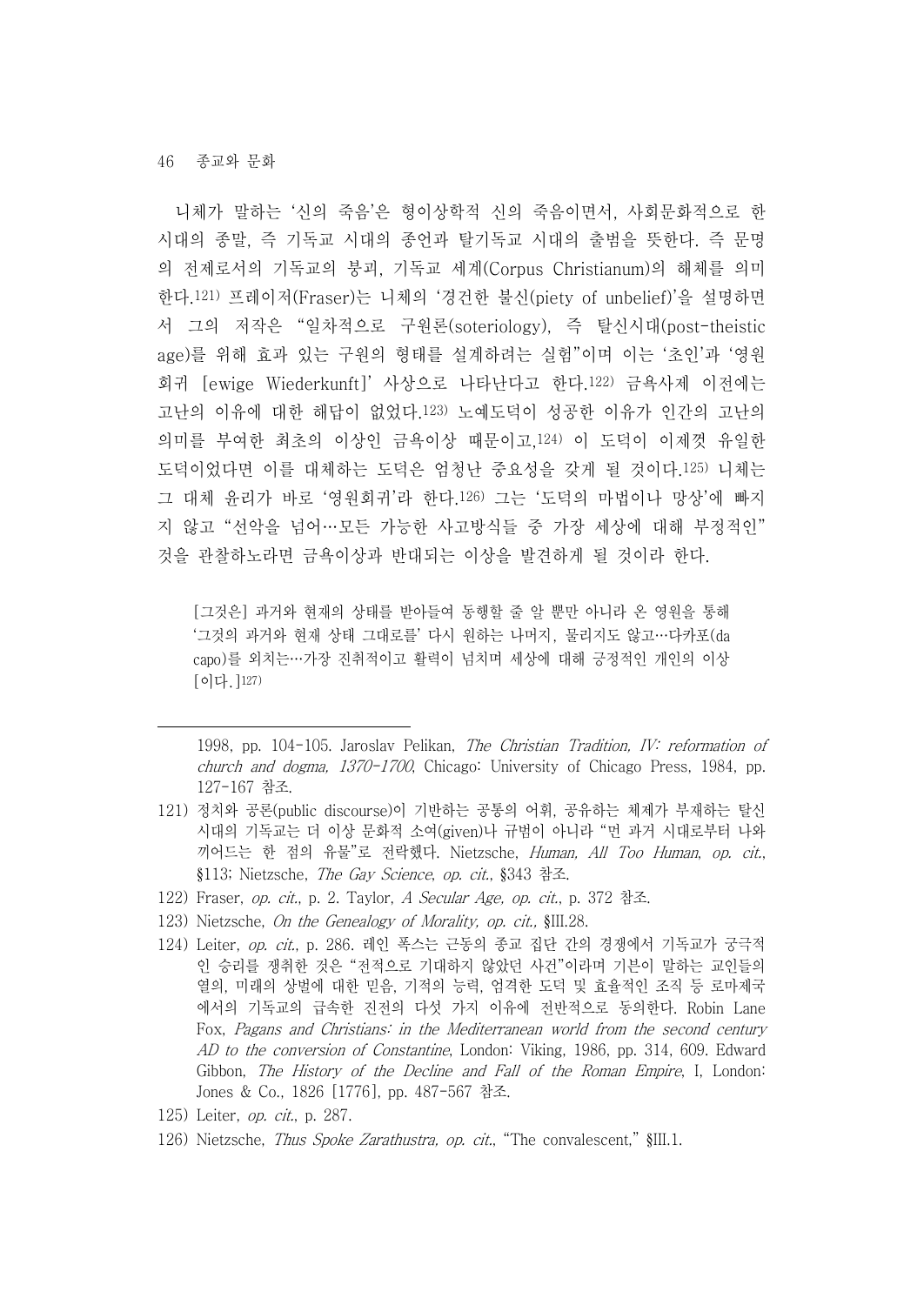니체의 기독교 비판과 세속적 신정론 47

니체가 제시하는 영원회귀의 이상이 자멸적 허무주의를 모면하게 해 준다 해도 고난에 어떤 의미가 있는가는 의문으로 남는다. 그런데 영원회귀를 진정으로 받 아들이려면 고난에는 아무 의미도 없다는 것을 받아들여야 한다. 그것은 단지 의 지(意志)의 대상으로서의 금욕이상의 대안일 뿐이다. 니체는 인간의 의지는 목표 를 필요로 하기 때문에 아무 것도 의욕하지 않기보다는 무(nothingness), 즉 금욕 이상이라도 추구하는 것이 나은 것처럼, 영원회귀가 우리의 고난에 대해 아무런 의미나 정당화를 제공하지는 않지만 다만 다른 의지의 대상은 제공하기 때문에 이를 추구해 보라는 것이다. 즉 그의 처방은 진실되게 고난으로 점철되는 내재의 삶을 받아들이고 그 상태 그대로를 긍정하라는 것이다.128) 만약 그들이 스스로를 위하여 어떤 종류의 현세적인 의미를 창출하지 못하면 '무'가 손짓하게 된다. 현 실세계를 부정하지 않으면서 자신을 반대하려면 "선의에 의한 매정하고 진정 어 린 포기가 최상의 영성(spirituality)을 위한 가장 우호적인 조건에 속한다."129) 그 래서 니체의 대안적 이상에는 영원회귀와 고난의 적극적 수용, 즉 '운명애(amor fati)'가 병치(juxtaposition)된다.130)

인간의 위대성을 위한 나의 처방은 운명애, 즉 앞으로도 뒤로도 온 영원을 통틀어 아 무것도 다르기를 바라지 않는 것이다. 필연적인 것을 참아냄은 물론 숨기지도 않고— 모든 이상주의는 필연성에 대하여 위선이다—오히려 그것을 사랑하는 것이다.131)

이렇게 니체는 할 수 있다면 금욕이상보다는 자신의 인생의 모든 생로병사와 희로애락의 작은 것 하나하나까지 '영원한 실존의 모래시계'처럼 무한히 그대로 반복되는 영원회귀를 의지하라고 한다.132) 그러나 이런 영원회귀는 본질상 강한

- 127) Nietzsche, Beyond Good and Evil, op. cit., §56.
- 128) 만약 금욕적 이상이 부재한 상태에서 허무주의에 빠지지 않으려면 의지가 목적을 가져야 하는데 초월적 목적은 더 이상 가능하지 않기 때문에 그 목적은 '이 세상'의 주민으로서 의 자신의 야망에 기반한 내재적인 것이어야 한다. 이는 그가 어떤 '종류'의 피조물이 되 기를 원하는가, 즉 그의 관심을 어떻게 등급화할 것인가를 결정해야 한다는 뜻이다.
- 129) Nietzsche, On the Genealogy of Morality, op. cit., §III.9. 그렇게 때문에 현실에 있어 서 르상티망의 복수는 실현된다 하더라도 '영적인,' 즉 원칙적으로 상상적이고 상징적인 것이다. Deleuze, op. cit., p. 116. 셸러는 니체의 요점을 다음과 같이 설명한다: "르상티 망을 가진 기독교인의 신에 대한 생각의 핵심은 아직도 복수하는 [야훼(Yahweh)]다. 유 일한 차이가 있다면 그것은 이제 복수가 '작은' 자에 대한 가식적인 사랑의 탈을 쓰고 있 다는 것이다…르상티망이 가득 찬 사람은 자기 힘으로는 막강한 자들에게 가할 수 없는 복수를 신에게 떠넘긴다." Scheler, Ressentiment, op. cit., p. 75.
- 130) Nietzsche, The Will to Power, op. cit., §1041.
- 131) Nietzsche, Ecce Homo, op. cit., "Why I am so clever," §10.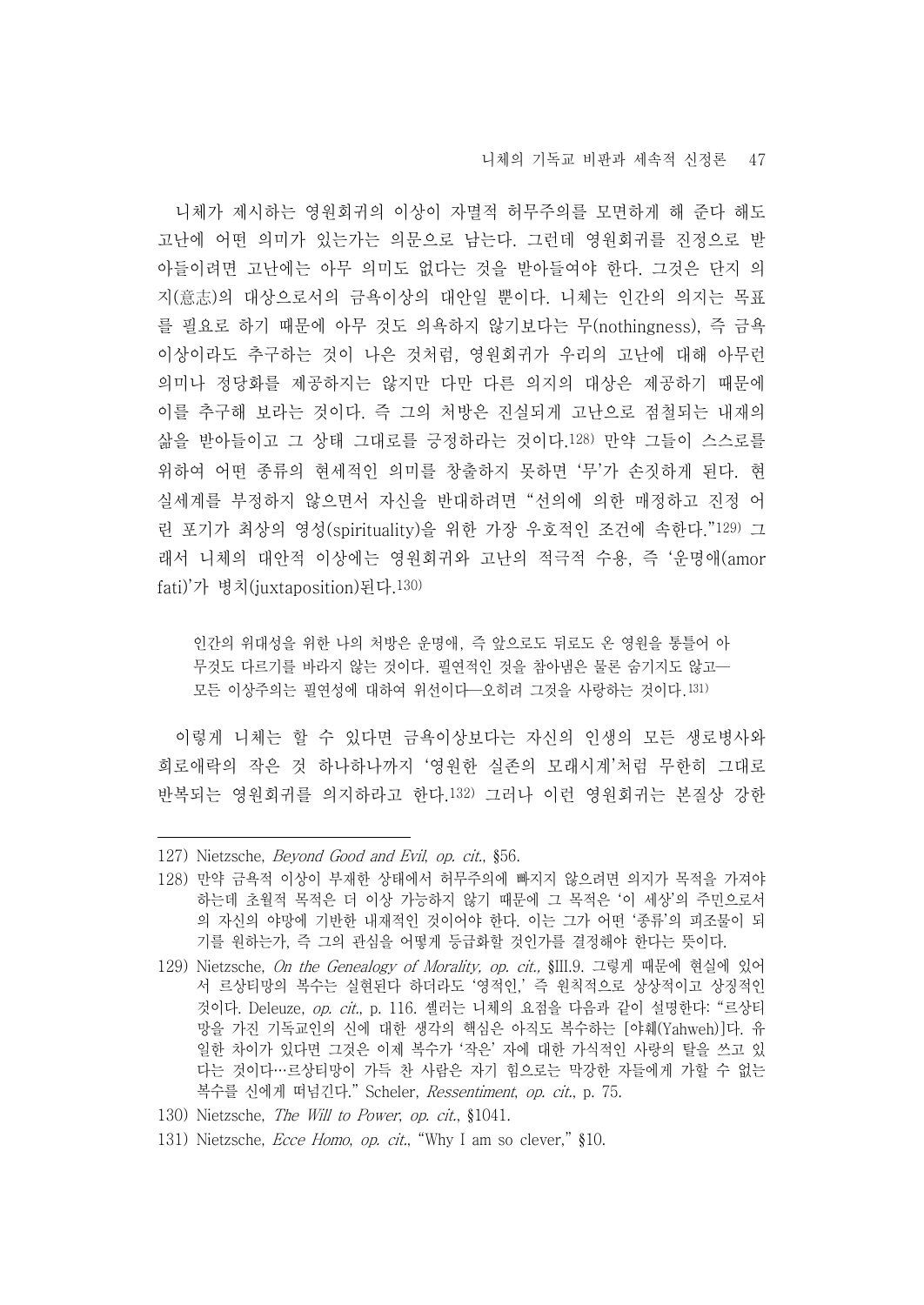자들만이 받아들일 수 있으므로 대부분의 사람들은 그대로 금욕이상을 추구하겠 지만 소수의 위대한 영혼에게 실제적인 가능성으로 남아있다.133)

### V. 결론

'종교 없는 기독교(religionless Christianity)'를 주창하는 신학자 본회퍼 (Bonhoeffer)는 '선악을 넘어서(beyond good and evil)'라는 니체의 구호가 바로 개신교 신학의 요체이며 올바른 '복음' 이해를 위해 필수적인 윤리적 접근이라 단 언한다. 그리고 바로 이 점에서 니체는 기독교의 '도덕적 폐해'를 힐난하고 있기 는 하지만 선악을 넘어선 최초의 인물임이 분명하다고 한다.134) 이 니체는 진리 의 존재와 이에 대한 인식론적 접근가능성의 허구를 폭로하기 위하여 르상티망이 란 감정을 중심으로 역사심리학적으로 인류사의 전개를 진단함으로써 폭력성 너 머의 우연성으로 점철된 역사적 진실에 다가간다.

니체는 기독교 도덕의 계보학을 통해 르상티망이 애초엔 열등한 피지배층이 갖 는 음험한 사회적 감정이지만 이천여 년 전의 유대 민족과 초기 기독교의 가치전 도를 거치면서 효과적인 생존의 무기로 진화했음을 보여준다. 그는 르상티망의 창의성은 바로 노예들이 주인과 노예의 우열의 관계를 노예와 주인의 선악의 관 계로 역전시키는 도덕상의 반란을 통해 삶에 대한 긍정을 성취하는 도전에 있다 고 한다. 니체의 기독교 비판은 이성에 대한 과도한 신뢰에서 출발한 근대성 담 론의 허구를 폭로하여 기독교 진화과정의 역학을 노정한다. 금욕주의로 무장하여 더 강한 고난을 극복할 수 있게 된 근대의 노예, 즉 대중에게 고통은 삶의 자극 제며, 르상티망은 곧 삶을 긍정하고 도전으로부터 삶을 지켜준다. '초인'과 '영원 회귀' 사상으로 드러나는 그의 '경건한 불신'은 근대의 구원론, 즉 탈신시대를 위 해 적실성 있는 구원 형태의 실험이라 보아 마땅하다. 니체 자신의 세속적 신정 론은 고난에서 아무 의미도 추구하려 하지 않으며 주어진 삶을, 그것이 아무리 고난으로 점철되어 있고 추루하다 하더라도, 있는 그대로 긍정하는 '운명애'로 집 약된다.

<sup>132)</sup> Nietzsche, The Gay Science, op. cit., §341.

<sup>133)</sup> Leiter, *op. cit.*, pp. 287-288.

<sup>134)</sup> Dietrich Bonhoeffer, No Rusty Swords: letters, lectures and notes from the collected works of Dietrich Bonhoeffer, I, ed. Edwin H. Robertson, trans. Edwin H. Robertson and John Bowden, London: Collins, 1965, p. 37.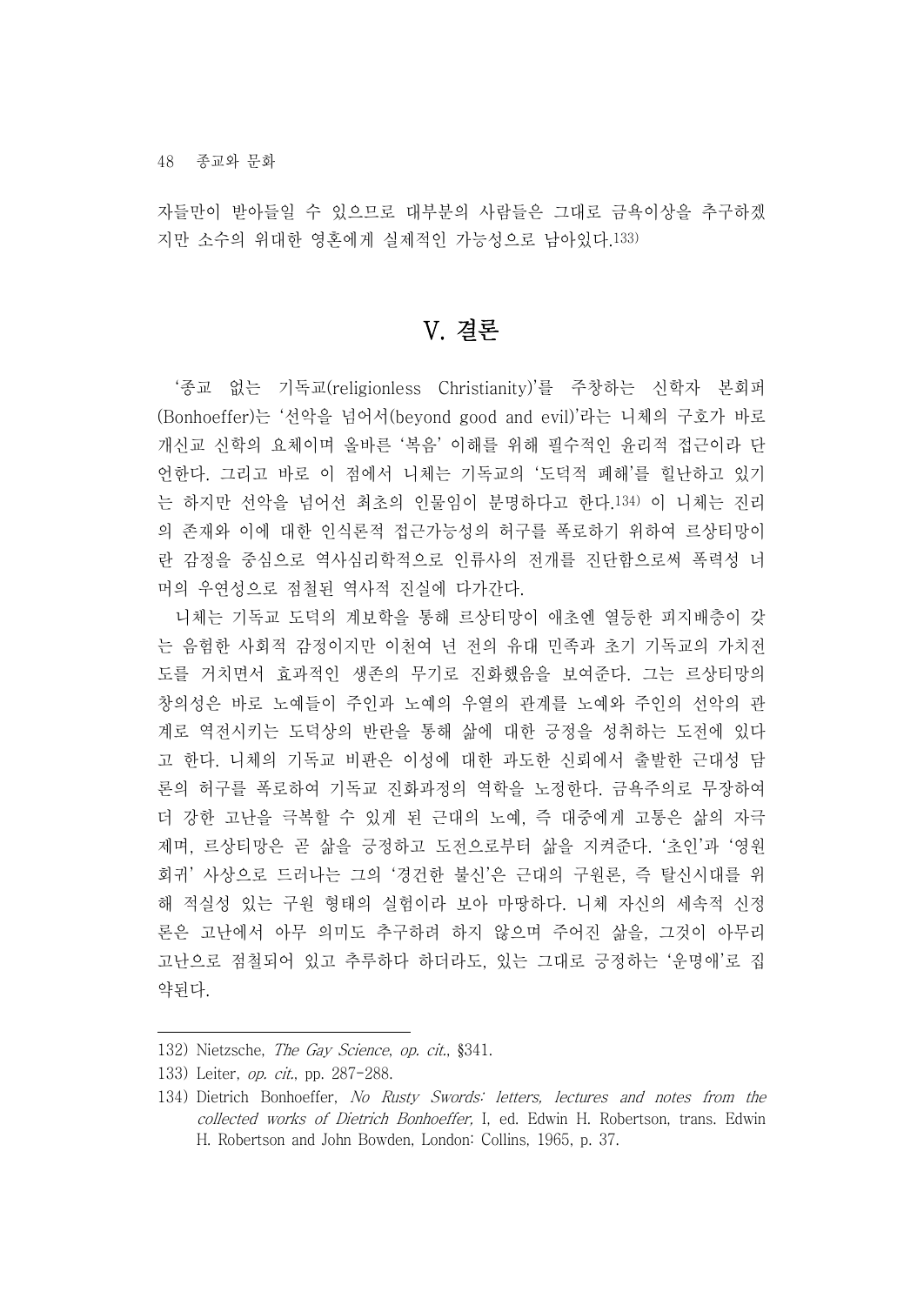니체의 기독교 비판과 세속적 신정론 49

주제어: 니체, 계보학, 르상티망, 기독교, 금욕이상, 신정론

원고접수일: 2014년 5월 12일 심사완료일: 2014년 5월 27일 게재확정일: 2014년 6월 17일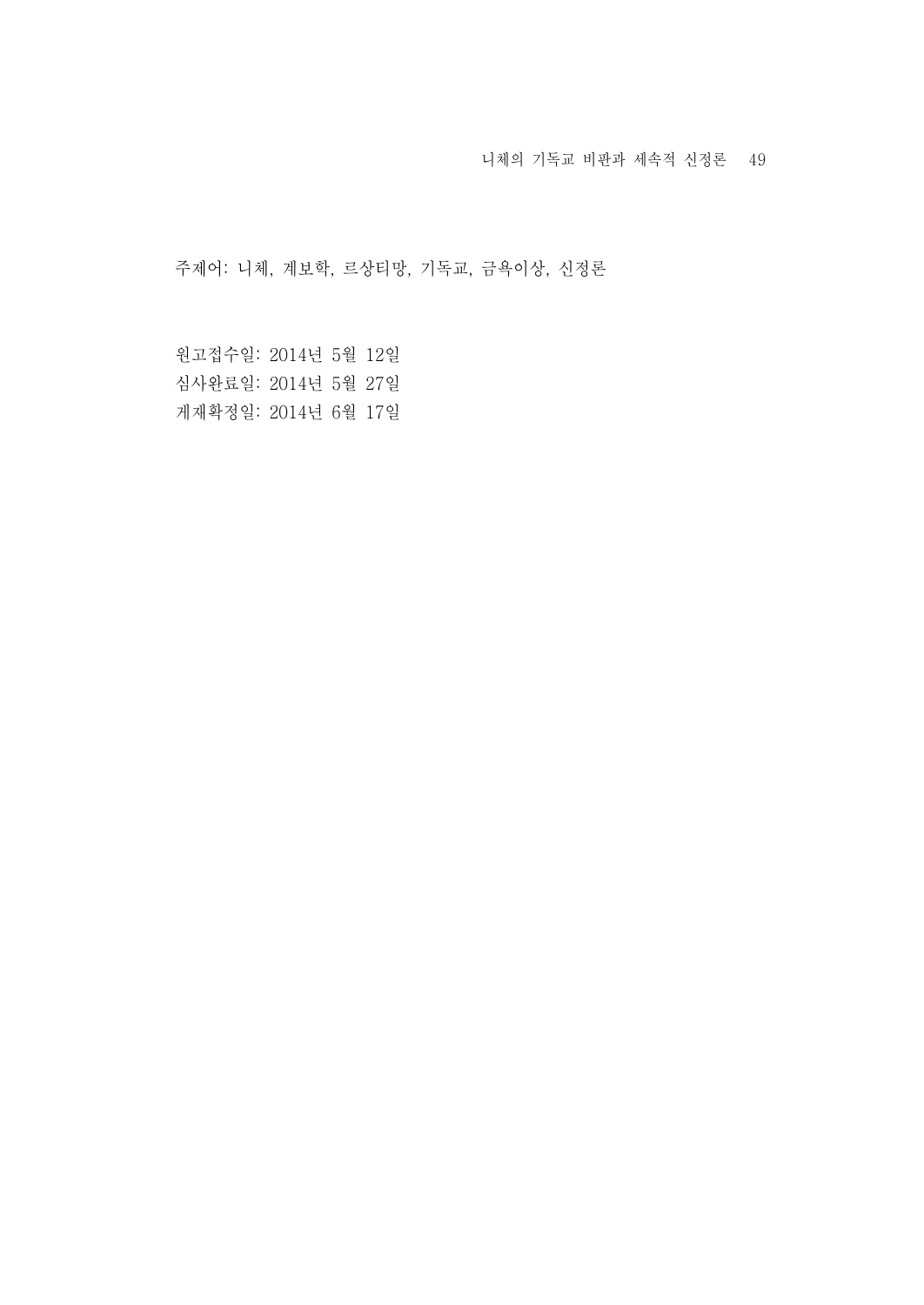### 참고문헌

- Deleuze, Gilles, 1983 [1962]. Nietzsche and Philosophy, trans. Hugh Tomlinson, London: Athlone Press.
- Fraser, Giles, 2002. *Redeeming Nietzsche: on the piety of unbelief*,<br>London: Routledge.
- Geuss, Raymond, 1999. Morality, Culture and History: essays on German philosophy, Cambridge: Cambridge University Press.
- Jameson, Fredric, 1981. The Political Unconscious: narrative as a socially symbolic act, London: Methuen.
- Kierkegaard, Søren, 1962 [1846]. The Present Age: on the death of rebellion, trans. Alexander Dru, London: Harper & Row.
- Leiter, Brian, 2002. Nietzsche on Morality, London: Routledge.
- Mannheim, Karl, 1936. Ideology and Utopia: an introduction to the sociology of knowledge, trans. Louis Wirth and Edward Shils, London: Kegan Paul, Trench, Trubner & Co.
- Nietzsche, Friedrich, 1968 [1880s]. The Will to Power, trans. Walter Kaufman and R. J. Hollingdale, London: Weidenfeld & Nicolson.
- Nietzsche, Friedrich, 1986 [1878]. Human, All Too Human: a book for free spirits, trans. R. J. Hollingdale, Cambridge: Cambridge University Press.
- Nietzsche, Friedrich, 1994 [1887]. On the Genealogy of Morality, ed. Keith Ansell-Pearson, trans. Carol Diethe, Cambridge: Cambridge University Press.
- Nietzsche, Friedrich, 2001 [1886]. Beyond Good and Evil: prelude to a philosophy of the future, eds., Rolf-Peter Horstmann and Judith Norman, trans. Judith Norman, Cambridge: Cambridge University Press.
- Nietzsche, Friedrich, 2001 [1887]. The Gay Science: with a prelude in German rhymes and an appendix of songs, ed. Bernard Williams, trans. Josephine Nauckhoff, Cambridge: Cambridge University Press.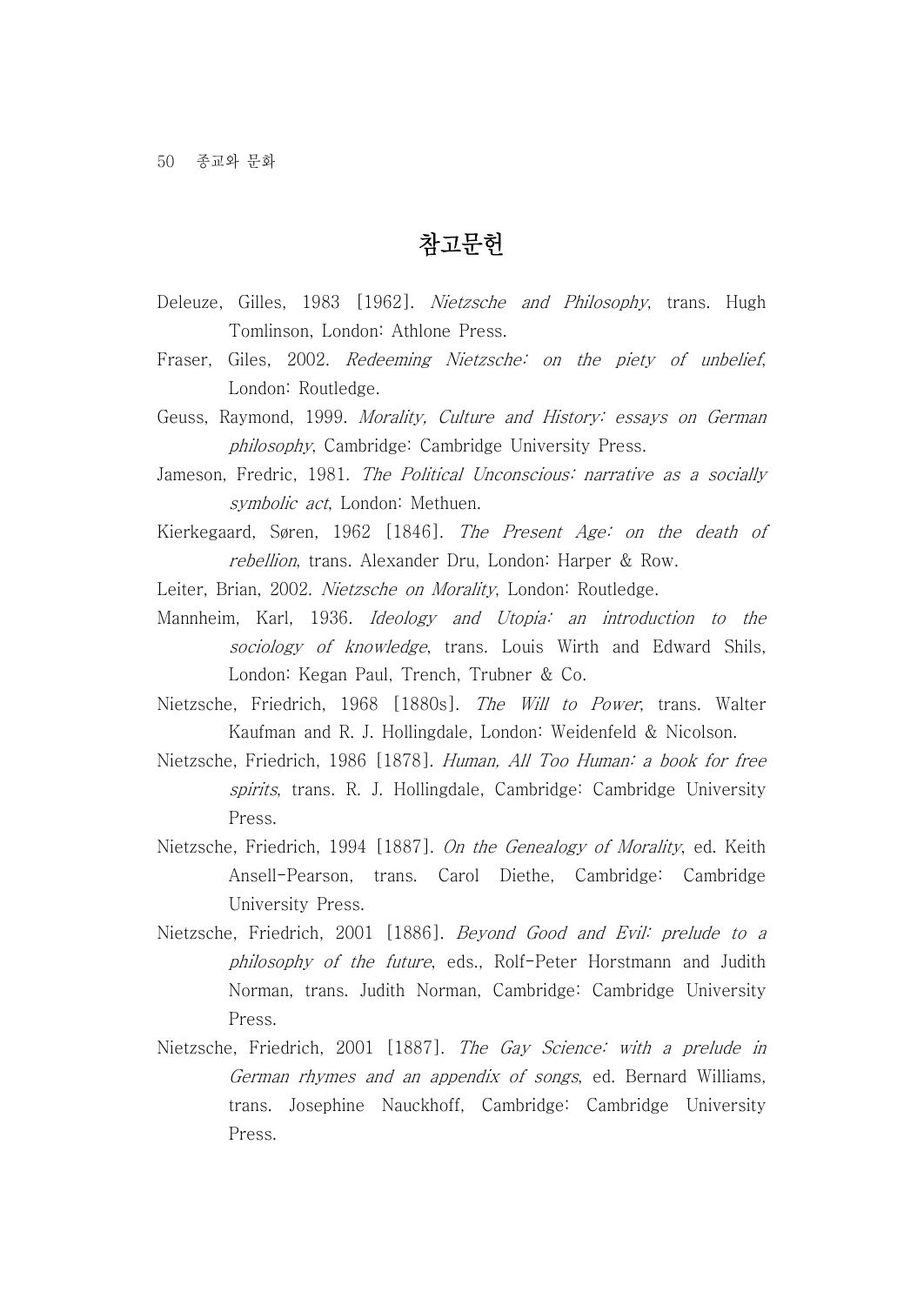- Nietzsche, Friedrich, 2005 [1888]. The Anti-Christ, Ecce Homo, Twilight of the Idols, and Other Writings, eds. Aaron Ridley and Judith Norman, trans. Judith Norman, Cambridge: Cambridge University Press.
- Scheler, Max, 1998 [1915]. Ressentiment, trans. Lewis A. Coser and William W. Holdheim, Milwaukee: Marquette University Press.
- Taylor, Charles, 2007. A Secular Age, Cambridge, USA: Belknap Press of Harvard University Press.
- Troeltsch, Ernst, 1931 [1911]. The Social Teaching of the Christian Churches, trans. Olive Wyon, London: George Allen.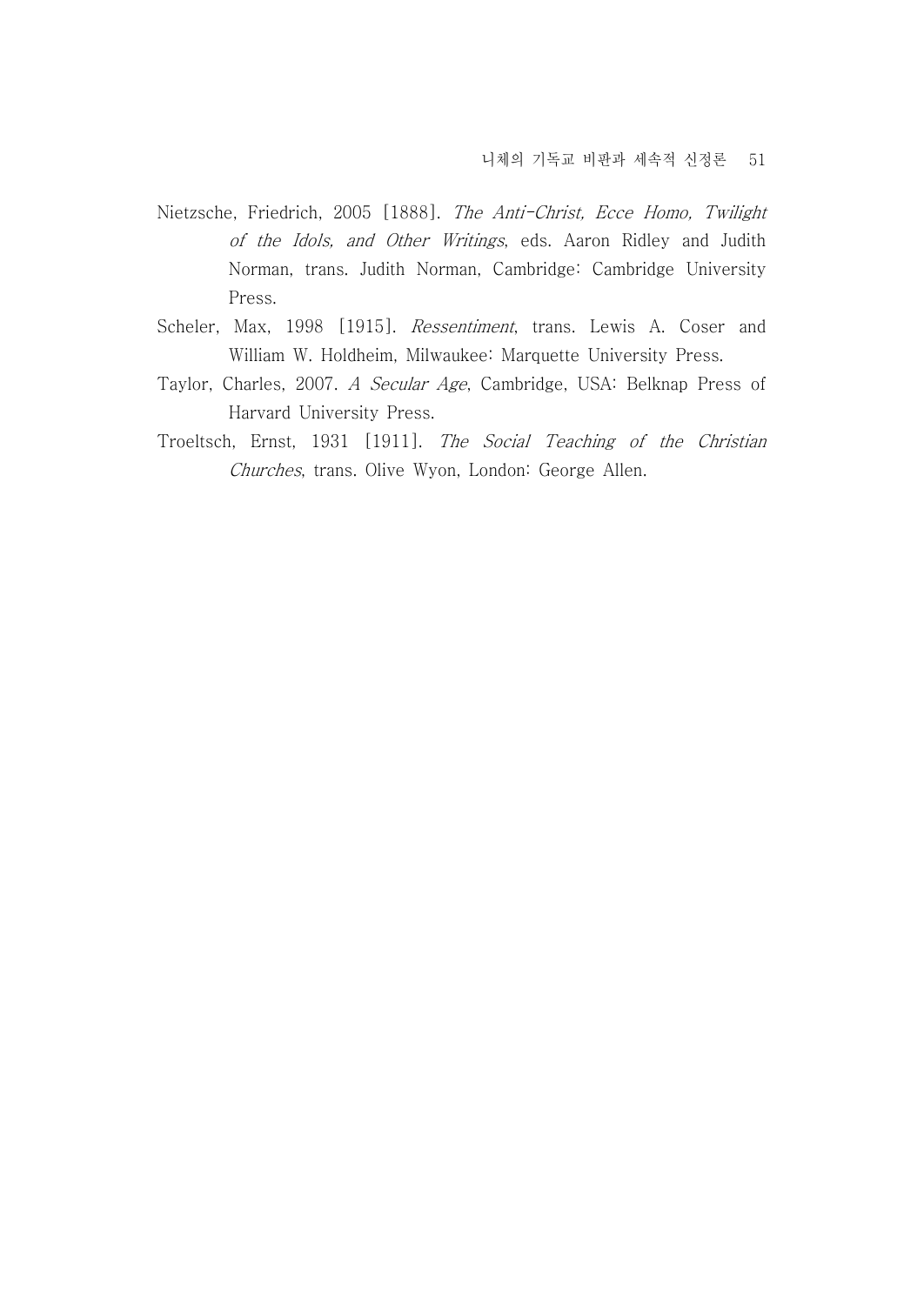<Abstract>

# Nietzsche's Critique of Christianity and Secular Theodicy

Kwon Jeongkee (Woosuk University)

 In his historical-psychological diagnosis of the history of the humanity and in an effort to get near the essence of Christianity 'beyond good and evil,' Nietzsche has exposed the falsity of unsubstantiated presumption of truth and its concomitant claims of epistemological approachability to truth, and in turn presented his own genealogical exegesis of the Western moral philosophy. Concerned with elucidating in all truthfulness the reality of would-be truths, he has attempted to reveal those 'truths' fraught with falsities of homogenised histories and contingencies beyond violence, as were exemplified by the occasions of the 'faith' confessed within the frame of dogmas and institutions plundering the 'practice' of historical Jesus as a free spirit. Initially a treacherous social emotion of the inferior underclass,

Nietzsche tells us, the moral sentiment of *ressentiment* has been refurbished into an effective weapon of survival in the course of transvaluation by the Judaism and early Christianity of two millennia or so ago. Nevertheless the theodicy of Christianity as a tool of its will to power has ended up having its men and women tied up weak and powerless and willing more pain, only to foster the will to equality geared to revenge rather than strengthened capability. To get matured through spiritual perseverance, however, they are advised to repudiate the theodicy of this 'religion of pity' and embrace the 'order of rank.' In so doing the ascetic ideal of Christianity constitutes the most realistic, if not the ideal,